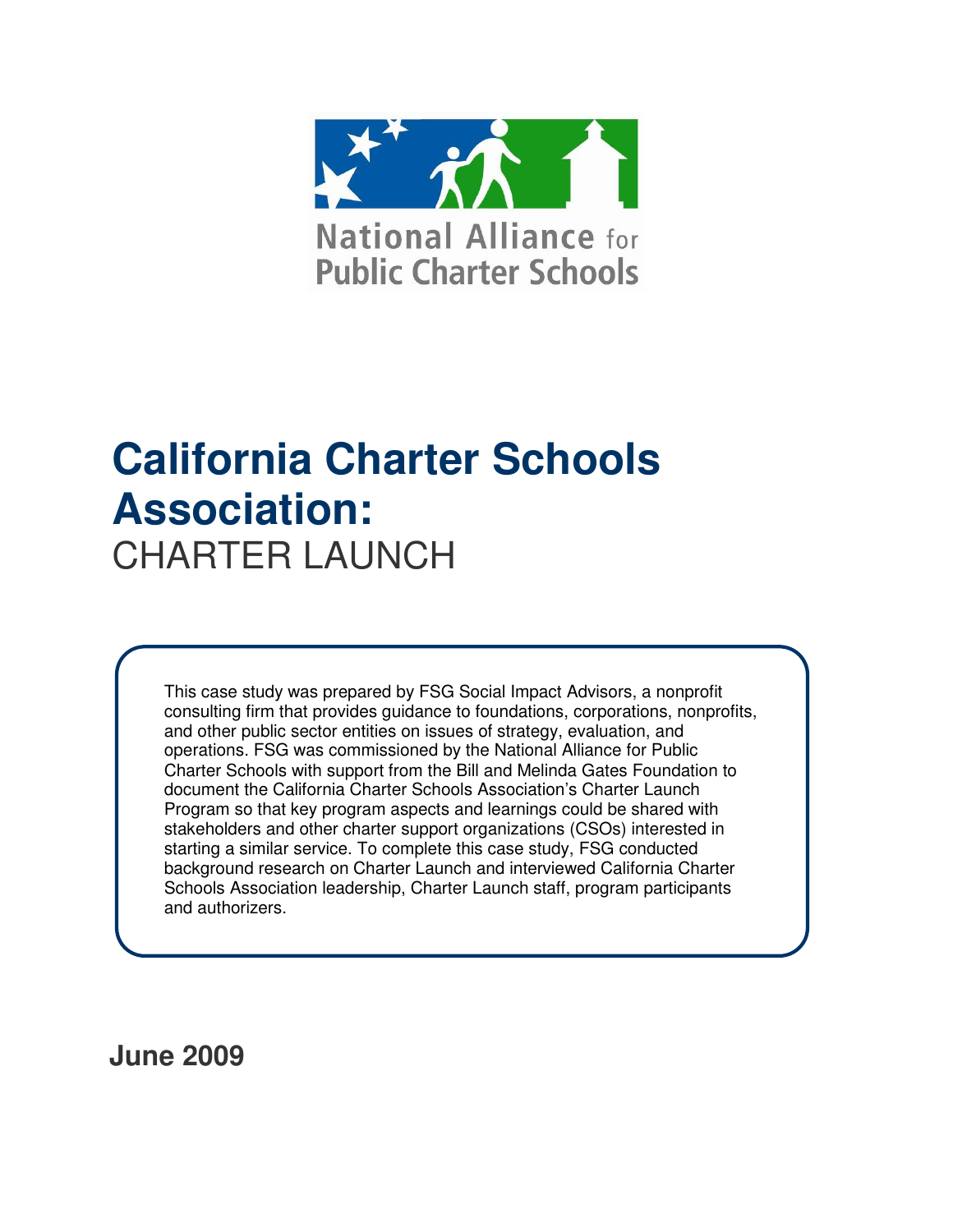# **Introduction and Overview**

Many charter school advocates and charter support organizations (CSOs) have realized that in order for the charter school movement to have a long-term impact on public education in the United States, their focus must be on *quality growth*. When charter schools open, families have more choices, but when charter schools achieve strong results, children and families benefit. Additionally, a quality charter movement puts state CSOs and national advocates in a stronger position to advocate on behalf of charter schools and to ensure that the movement grows and impacts our nation's school districts and education system more broadly. Many CSOs recognize that one of the best leverage points to ensuring quality charter schools is to assist charter developers as they open new schools so that operators are well positioned for success from the start. One such effort is the Charter Launch Program developed and run by the California Charter Schools Association. The following case study examines the development and implementation of that program and provides an instructive model for other CSOs that are thinking about ways to assist developers as a means to improving the quality of charter schools in their region or state.

# **California Charter Schools Association (CCSA) Background**

Founded in 2003, CCSA's mission is to "lead the charter public schools movement in California in order to increase the number of students attending high quality charter schools". Since the inception of the organization, the charter school movement in California has grown 63%, from 459 schools in 2003 to 750 schools in 2008. The average number of petitions approved per year has remained relatively steady since 1999, when legislation was passed to increase the number of new charter schools authorized to 100 schools per year. As a membership organization, CCSA provides advocacy, leadership around quality, best-practice resources and networking and technical assistance services to its 521 members via offices in Los Angeles, Sacramento, San Diego and San Francisco.



#### **California Charter Schools Association: Charter Launch**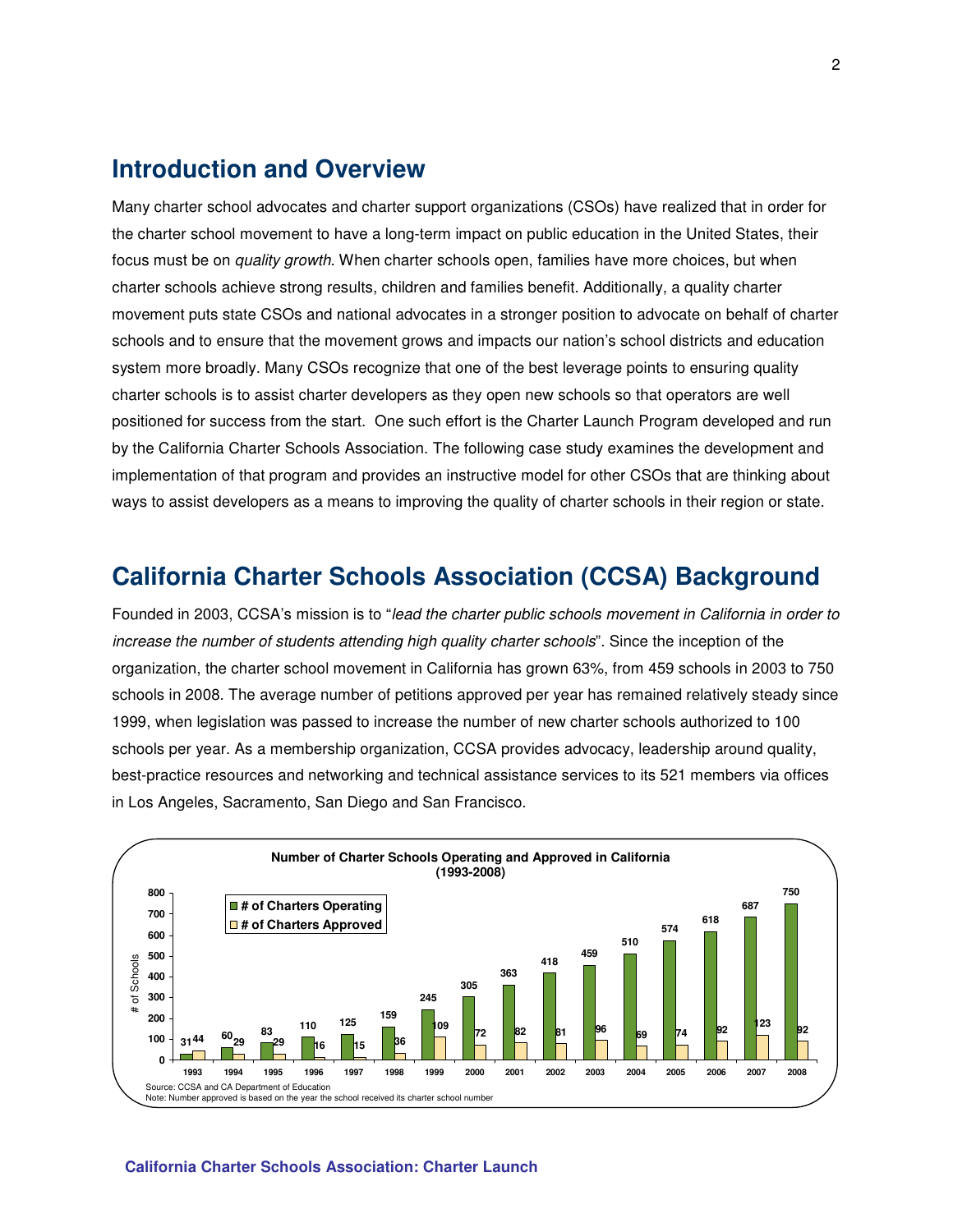# **Overview of Charter Launch**

#### **Motivation for Developing Charter Launch**

CCSA developed the Charter Launch Program in response to three interrelated needs that were emerging in the charter landscape in California.

1. **Focus on Quality**: CCSA's mission reflects its commitment to support members in running quality schools. The Association focuses on ensuring the quality of new charter schools, improving the performance of existing charter schools, and encouraging the closure of underperforming charter schools.<sup>1</sup> CCSA developed Charter Launch to improve the quality of new charter schools. CCSA's theory of change is predicated on the assumption that working with charter developers early on to develop their capacity to run schools will result in higher quality schools in the long-term.

**One of the successful things that we have done is to ensure that Charter Launch is not an isolated program, but that it is aligned with our mission.** 

> Nick Driver, Vice President of School Development and Outreach

# 2. **Increasingly Stringent Authorizer Requirements**: Over time in California,

 $\overline{a}$ 

authorizers have increased the requirements for charter petitions to ensure more rigorous oversight. The threshold for what constitutes a "reasonably comprehensive" petition has increased, and developers often require assistance to write successful petitions. For example, the average charter petition in the early years of the movement rarely exceeded 25 pages; last year's average petition in some districts exceeded 250 pages of narrative, without appendices.

3. **Gap in Service Offerings for Developers**: CCSA recognized that most existing developer service providers were writing petitions on behalf of developers and not working to build the capacity of developers to draft their own petitions. CCSA believed that greater developer involvement in drafting the petition would not only lead to stronger charter applications, but build the capacity of developers to run higher quality schools once their petitions were approved.

**There were few services that provided a cohesive approach to school development. As the authorizing landscape became tighter, we learned quickly that we needed to build common expectations around quality and provide capacity-building support for developers.** 

Myrna Castrejón, Senior Vice President, School Development and Outreach

<sup>&</sup>lt;sup>1</sup> See page 16 in the appendix for more information CCSA's suite of quality services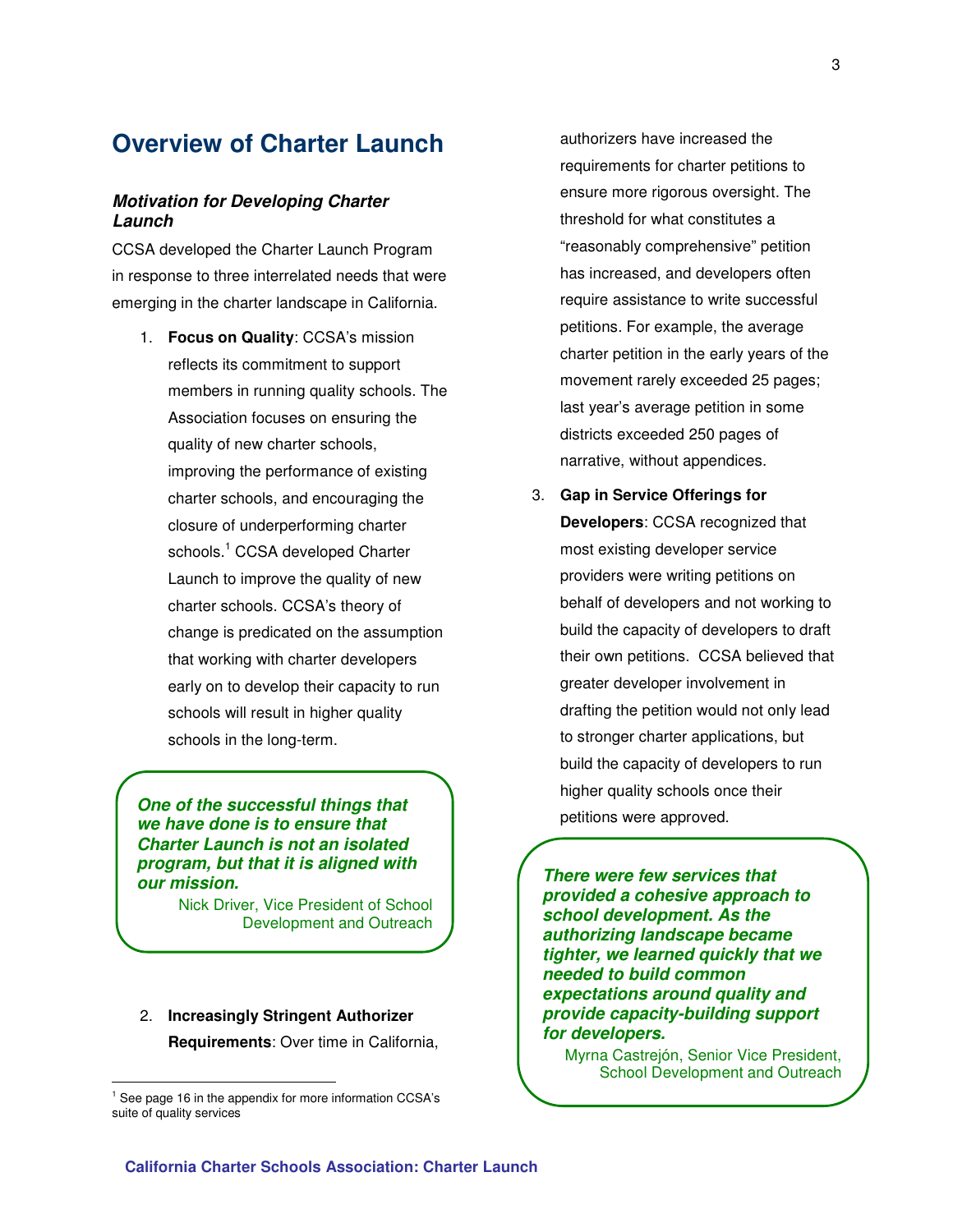#### **Description of Charter Launch**

Developed in January 2007, Charter Launch is designed to be a comprehensive program to support and build the capacity of charter developers in key regions of California as they write their petitions. In particular, CCSA focuses its work on single-site, independent (non-CMO) startup schools, replications of non-CMO schools, and conversions of existing, district-run schools into charter schools. These three sectors represent the largest percent of new school openings in California (42%, 25%, and 15%, respectively, in 2008). CMO replications accounted for an additional 13% of new school openings in 2008, however, most CMOs already have the capacity to support new school development, and therefore are not a target sector for Charter Launch. Charter Launch provides over 120 hours of direct support to help design teams develop their charter petitions. Key elements of CCSA's program include an emphasis on capacity building, regionallyfocused program implementation, and a curriculum focused on the 16 elements of a charter petition the state requires.

**Capacity Building Approach**: Key to the Charter Launch program is its focus on building the capacity of charter developers. CCSA believes that solely providing information online or completing the petition for developers does not provide them with the kind of support that will increase their ability to open and run a quality, sustainable school. Therefore, Charter Launch focuses on not only providing technical information to developers, but also on ensuring that developers draft their own petitions using

the tools and resources offered through the program. Through a series of expert-led workshops and one-on-one discussions with Charter Launch staff, developers learn how to structure long-term plans for their schools and gain a greater readiness to execute against those plans and create quality schools. In effect, developers are supported throughout the petition process, but they are the ones that must execute using the knowledge, tools and resources that Charter Launch provides. As such, the program is designed to be a hands-on learning experience that will help build the skills and knowledge of developers. In addition, the program mandates that developers work in teams comprised of individuals with diverse skill sets. This requirement ensures that schools have access to the appropriate skills and functional expertise necessary to open and then run a successful charter school.

**Regional Focus:** CCSA decided to offer Charter Launch in eight strategic, high-need regions across California (currently Fresno, the Inland Empire, Oakland, Los Angeles, Sacramento, San Diego, San Francisco, and San Jose) for four main reasons.

**We did not start Charter Launch just to bundle services more efficiently, or just to ensure quality, but indeed, to funnel talent to specific geographies in an attempt to increase demand from parents for charter schools.** 

> Myrna Castrejón, Senior Vice President, School Development and Outreach

1. **These regions are most in need of quality charters:** The Association has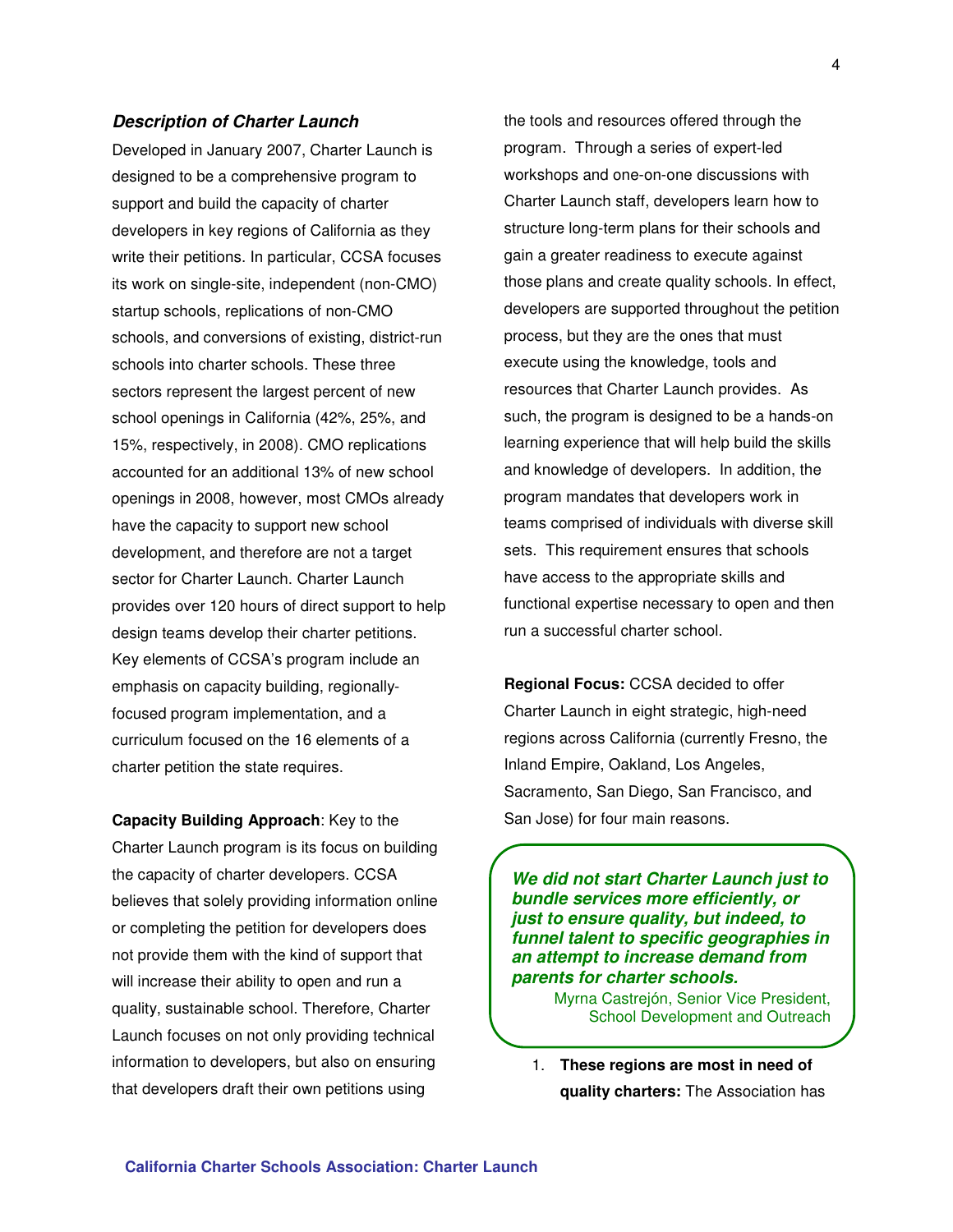observed that there is greater demand for and support of charters in areas where the traditional public schools are least successful. Ultimately, Charter Launch helps to increase demand for charters from parents and the surrounding community.

- 2. **There is funding available in these regions to support planning:** A key CCSA funder, the Walton Family Foundation, has also recognized that these areas are ripe for charter schools and has strategically offered funding to developers in many of these regions to help them draft their petitions.<sup>2</sup>
- 3. **Authorizers are local districts:** Given that California law outlines that local districts are the authorizing entity for charter schools in the state, having a regional focus enables CCSA to use a regional staffing model (with staff permanently located in each region) to build a relationship with key local authorizers which ultimately helps developers in those regions navigate the approval process.<sup>3</sup>
- 4. **California is a large state with a mature charter movement:** Given that California is such a large state, this regional staffing model also helps to reduce staff travel costs. Additionally, CCSA is able to sustain this regional approach because of the large scale of the movement and the corresponding

 $\overline{a}$ 

large pool of developers from which CCSA can attract participants in different areas, which ensures they will have demand from developers for the program.

#### **Questions for Other CSOs to Consider Around the Need for a Regional Focus:**

- Are needs in the state concentrated in specific areas or dispersed?
- Can the CSO partner with regionally focused funders to focus on specific areas of the state?
- Does CSO staff need to be located near authorizers to properly advise developers and understand authorizer motivations?
- Does the size of the state or number of developers necessitate taking a regional or state-wide approach?

**Curriculum:** Charter Launch's curriculum and program design are the result of three years of refining its school developer team support services via various programs. The program relies on best practices from high quality California charter schools, knowledgeable staff, and content area experts (e.g. facilities planning experts) to guide charter developers through four phases of work that last about 8 months. $4$ CCSA staff with support from content area experts delivers each phase of the curriculum. The following overview of CCSA's curriculum provides a model for other CSOs to adapt to the needs of developers and priorities of authorizers in their state.

 $\overline{a}$ 

<sup>&</sup>lt;sup>2</sup> See pages 8-9 for more information on the Charter Launch Economic Model<br><sup>3</sup> Coo nogo 11 for

See page 11 for more information on Authorizer Relationships

<sup>4</sup> See page 17 in the appendix for more information on the four phases of the program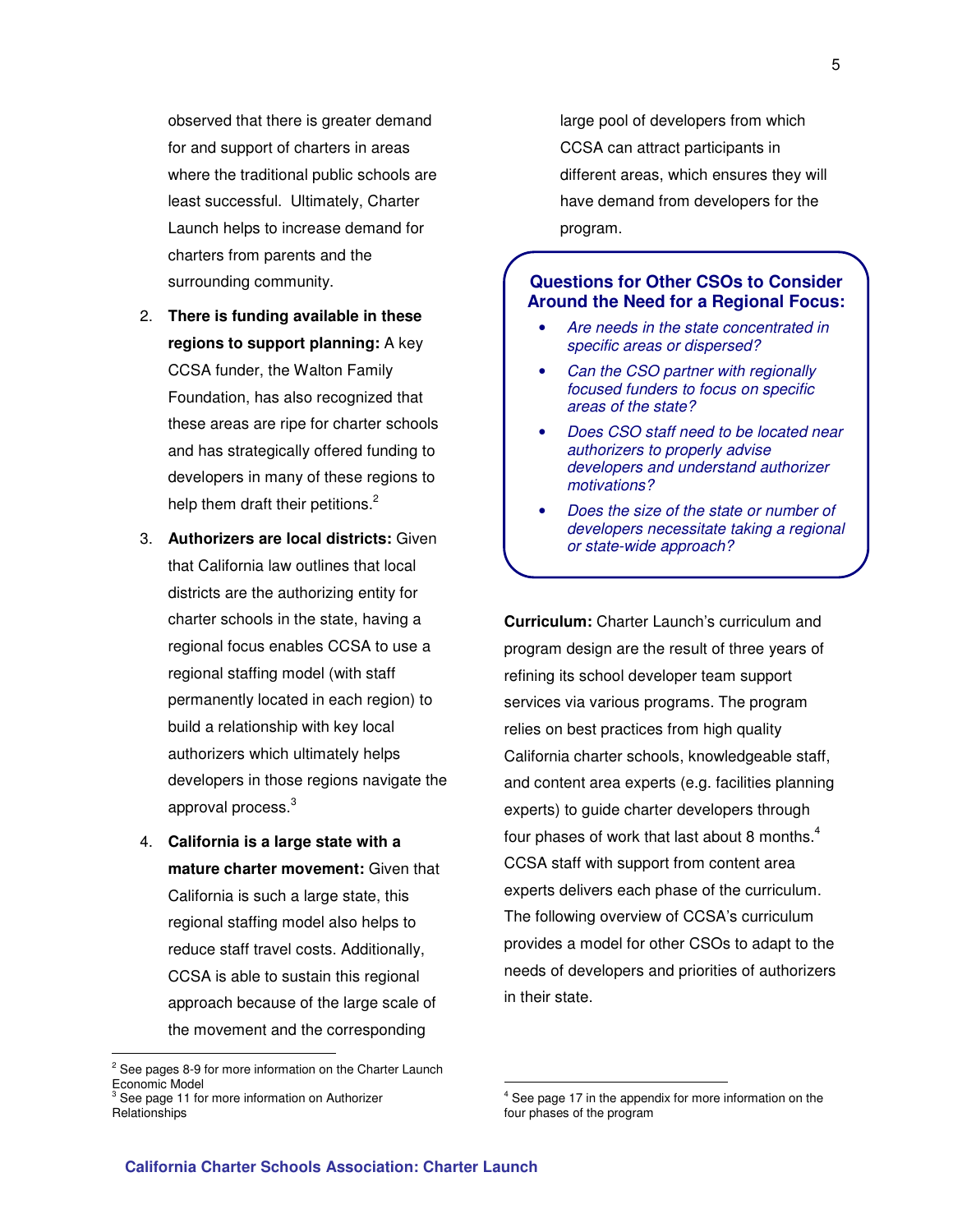

1. **The Assessment Phase (~3 Months)**:

The first phase of Charter Launch focuses on recruiting developer teams to develop high quality charters in areas of need. CCSA provides developers with target geography data using  $GIS<sup>5</sup>$ software that identifies Charter Opportunity Zones and analyzes opportunities with a Charter Opportunity Index that identifies areas within a district or metropolitan area in which traditional pubic schools are underperforming, and in which there are currently few charter schools.<sup>6</sup> During this phase, CCSA also assesses the capacity of developer teams to start a charter school and tailors the program to fit the needs of individual teams.<sup>7</sup> The goal for developer teams in this phase is

 $\overline{a}$ 

to identify high potential areas to open their school, to identify the strengths and gaps in their team, and to develop a plan to build team capacity around their areas for improvement.

2. **The Development Phase (~2 Months):**

This phase focuses on preparing participants to write a quality petition. During petition development, the program addresses the 16 elements required by law for California's charter petitions and focuses on additional areas that CCSA believes are essential to long-term sustainability, including data-driven school improvement and assessment, business plan writing, effective fundraising and facilities support. The program includes expertled workshops and sessions that address the four main sections of the petition (outlined on the next page) and are designed to assist developers through the petition approval process.

<sup>&</sup>lt;sup>5</sup> Geographic Information System (GIS) Software allows users to analyze information or data that is linked to a specific geography

<sup>6</sup> See page 18 in the appendix for more details on the Charter Opportunity Index and Zone<br>
<sup>7</sup> See name 10 in the appendix for CO

See page 19 in the appendix for CCSA's school development team skills inventory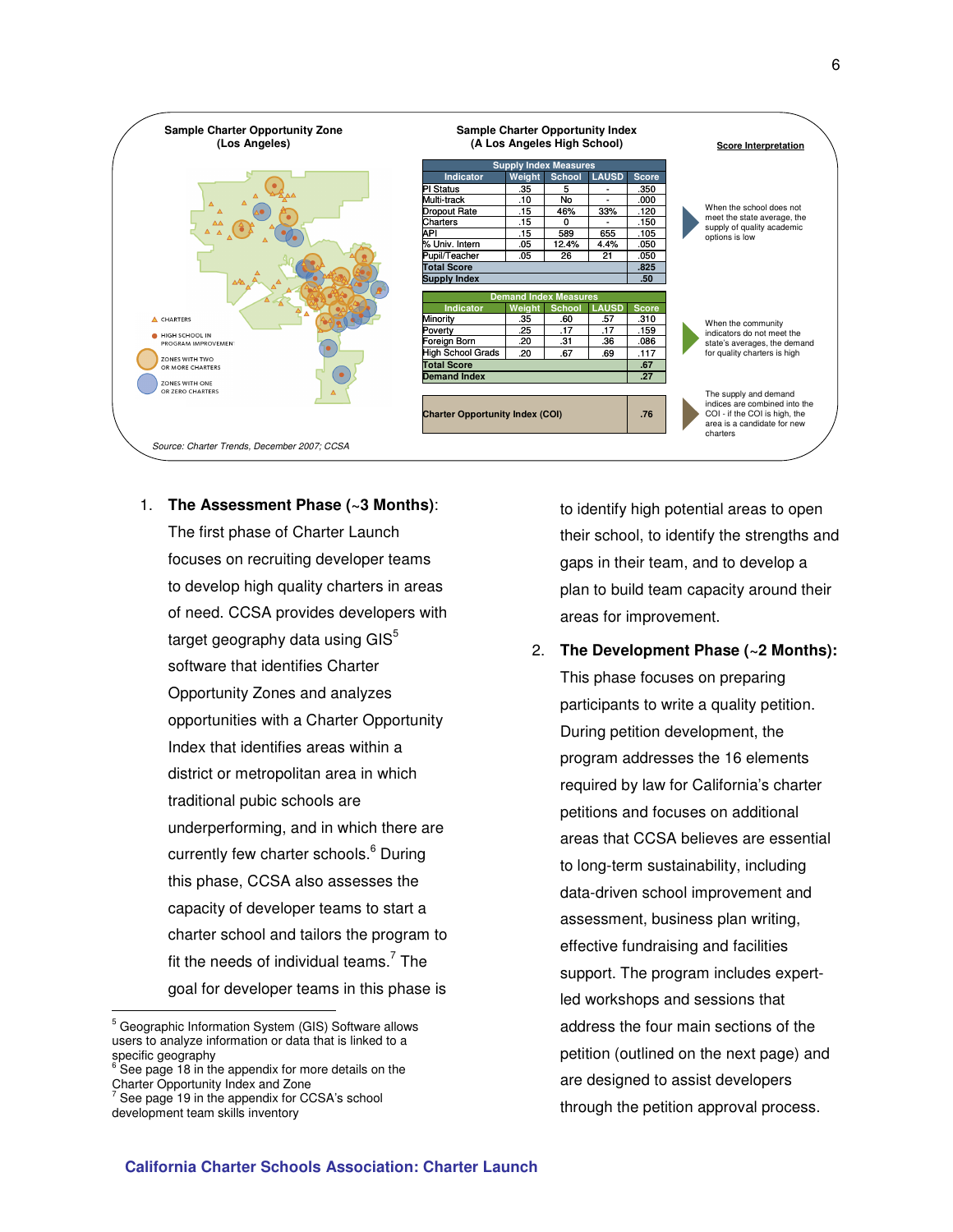

CCSA also matches developer teams with appropriate schools for site visits to facilitate peer learning and networking. As teams complete preliminary drafts of their petitions, Charter Launch staff provides developers with individualized coaching, feedback, and additional support, including a final critical review of the petition before it is submitted for approval.

3. **The Approval Phase (~1 Month)**: This phase focuses on assisting developer teams through the authorization process. Charter Launch staff helps developers create community outreach strategies to garner support for the new charter school. CCSA also leverages its strong local connections to authorizers and other key stakeholders to lobby school board members, attend orientations for the community, and connect developers to additional advocates for their school. Additionally, CCSA conducts mock interviews with developer teams to prepare them to effectively advocate for their school. The objective of the approval phase is to prepare developer teams for the rigor of

the authorization process in the shortterm and to build their capacity to effectively advocate and build community support for their school in the long-term.

**Depending on the region, we also help prepare developers for their hearing, strategize around their presentation to the school board, or take them through a mock interview. We are really prepping them for the whole authorization process. Authorizer relations are part of what we do, but it varies by region.**

> Lisa Berlanga General Manager, San Diego

4. **The Implementation Phase (~2 Months)**: The final phase prepares developers to implement their plan and open their school. Support is provided around finalizing facilities arrangements, supporting staff recruitment, incorporating the school as a non-profit, purchasing insurance, developing the governing board and gaining access to start-up grants (See Economic Model Below). These activities ensure that there is a structure and resources in place to support the new school as it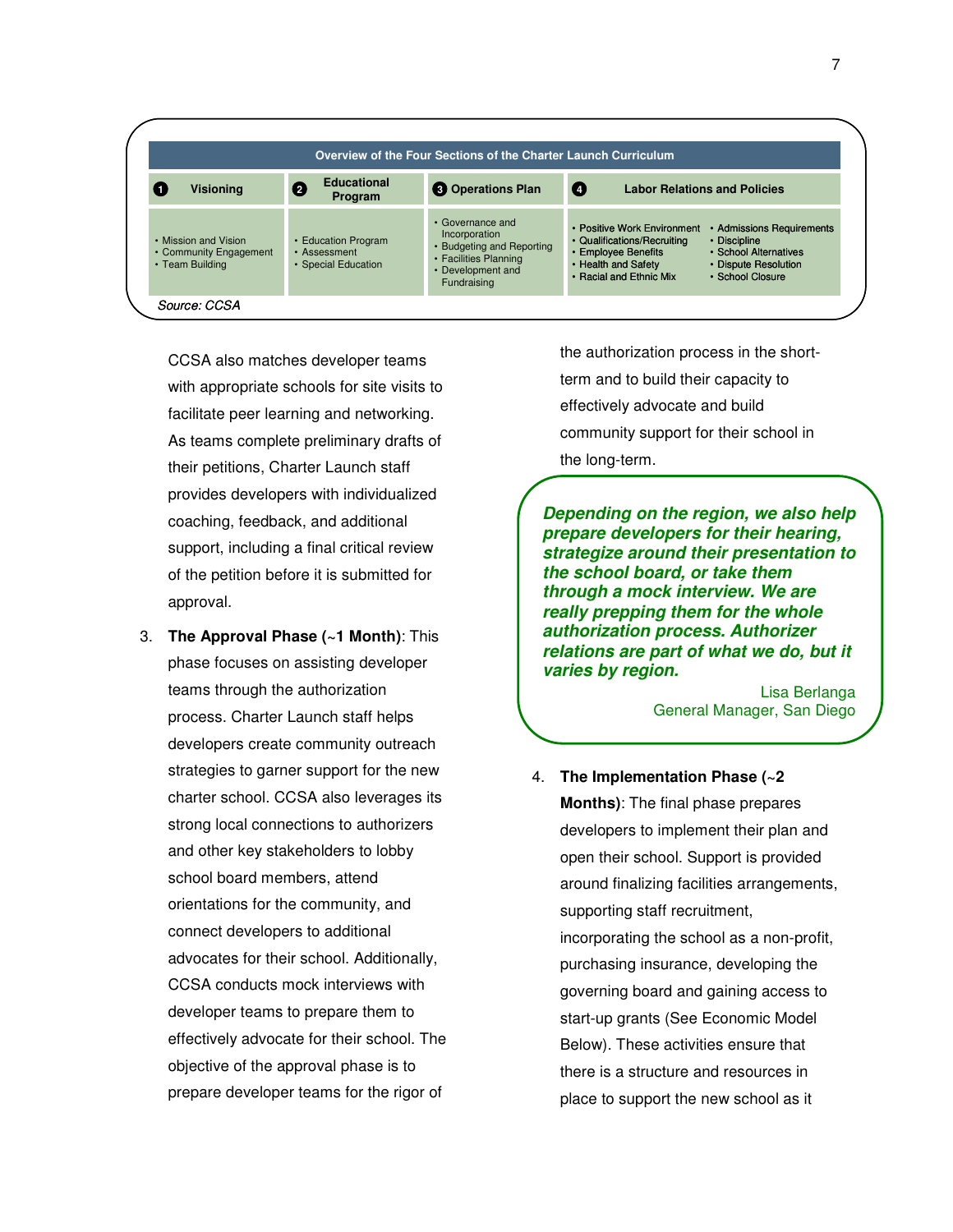opens its doors. The goal of this phase is to ensure that developer teams are on the path to implementing their petition and opening a quality school once they complete the program.

**Economic Model:** Charter Launch is supported both through philanthropic funding and from feefor-service revenue. In January 2007, CCSA received a three-year grant from the U.S. Department of Education for \$3.8M to develop and implement Charter Launch. In addition to the U.S. DOE grant, the program is supported through general operating support from CCSA and a participant fee of \$12,000 per developer team. CCSA charges a fee for this service to help cover its costs, in part, because it has targeted geographies where developers are able to pay the Charter Launch fee by securing preand post-authorization funding through the competitive Walton Family Foundation's (WFF) High Quality Charter Grant Program and through the California Department of Education's (CDE) Public Charter Schools Grant Program, as outlined at the bottom of the page.<sup>8</sup>

availability of these grants and assists them in preparing for interviews – enabling developers to build their own fund development capacity and to align the resources they need to develop and implement their plans in a timeframe in which they need most assistance.

Occasionally, CCSA works with developers who are not starting schools in one of Walton's funding areas. In these cases, developers and CCSA must rely on other sources of funding to cover the cost of the program until they can be repaid by a CDE grant, which can take one to

three years depending on how long it takes a developer to complete the authorization process. At a minimum, these developers are required

**If developers do not receive a preauthorization grant, having them pay \$150/month when they participate in Charter Launch helps them keep some 'skin in the game' and ensures they are more engaged.** 

> Willow Harrington, Director of Charter **Launch**

to pay \$150/month while they participate in Charter Launch as a contribution towards the \$12,000 participation fee. CCSA believes this is

|                           | <b>Grants Available to Charter Developers in California</b> |                     |                                   |  |  |  |  |  |  |
|---------------------------|-------------------------------------------------------------|---------------------|-----------------------------------|--|--|--|--|--|--|
| <b>Timing</b>             | Grant                                                       | <b>Amount</b>       | <b>Funding Source</b>             |  |  |  |  |  |  |
| <b>Pre-Authorization</b>  | <b>Business Plan Grant</b>                                  | \$10,000            |                                   |  |  |  |  |  |  |
|                           | <b>Charter Petition Grant</b>                               | \$10,000            | <b>Walton Family Foundation</b>   |  |  |  |  |  |  |
|                           | <b>Pre-Authorization Grant</b>                              | \$30,000            |                                   |  |  |  |  |  |  |
|                           | <b>Post-Authorization Grant</b>                             | \$220,000           | <b>Walton Family Foundation</b>   |  |  |  |  |  |  |
| <b>Post-Authorization</b> | <b>Public Charter Schools Grant</b>                         | \$250,000-\$600,000 | <b>CA Department of Education</b> |  |  |  |  |  |  |

<sup>8</sup> Walton Family Foundation Website

 $\overline{a}$ 

(http://www.waltonfamilyfoundation.org/forgrantseekers/type s.asp); CDE website

Throughout each phase of Charter Launch, CCSA makes developer teams aware of the

<sup>(</sup>http://www.cde.ca.gov/fg/fo/profile.asp?id=1445)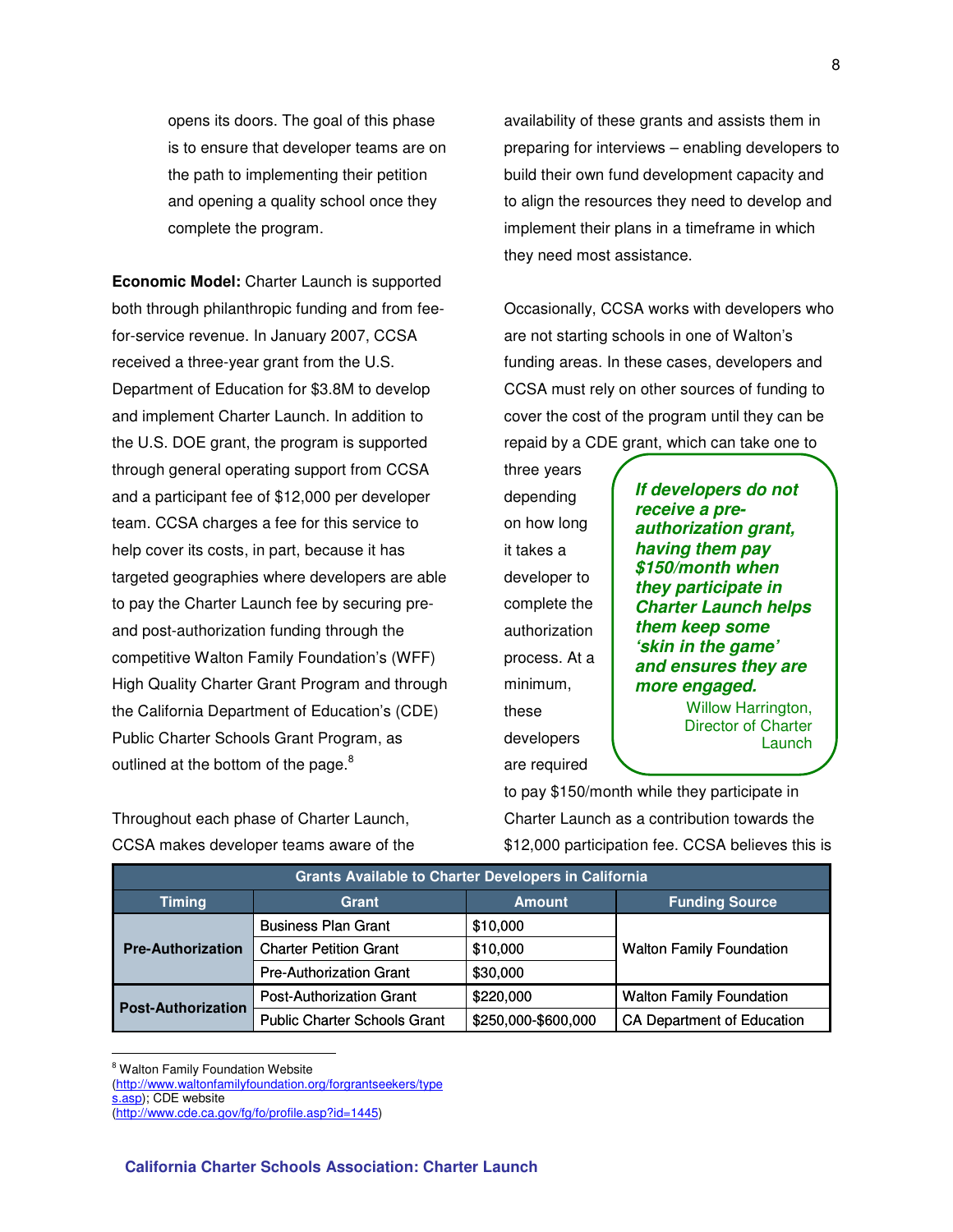important because it helps demonstrate that developers have the fundraising skills that will be necessary to operate a charter school in an environment with limited school funding.

**Staffing Model**: Given that California is such a large state and that local districts are the charter school authorizers, CCSA has designed Charter Launch based on a regional staffing model. The approximately 8.25 FTEs dedicated to working on Charter Launch includes support from the following:

- **1 Director** who oversees the program statewide (1 FTE)
- **5 Charter Launch Facilitators** who implement Charter Launch and support developers through the program (5 FTE)
- **6 Regional General Managers** who support developers with the authorization process (1.5 FTE)
- **1 Knowledge Management Director** who provides compliance and support on content areas as needed, including budget training and review, and governance (.75 FTE)
- Support from **content experts** in facilities, special education, legal and compliance  $($   $\sim$  .1 FTE)

CCSA expects each Charter Launch Facilitator to support up to 25 participants per year. It is important to note that because the authorization process in California can take over a year to complete, these 25 developers will include some participants that started in previous years. This facilitator-to-developer ratio allows CCSA to provide individualized support to charter developers alongside the workshops that are provided to cohorts. Program start up efforts have been intensive and required more staff than ongoing program operations will require.

CCSA plans to reduce the amount of staff dedicated to the program to approximately 6.5 FTE moving forward, in order to reduce costs and streamline the program.

# **Initial Results**

Given that Charter Launch is only in its third year of operation, it is too early to determine whether the Charter Launch program is meeting its long-term goal of increasing the quality of operating charter schools. However, early results have been captured around short-term goals, such as increasing the number of charter developers that have been involved in the program and increasing the number of developers whose charters are approved.<sup>9</sup> As outlined in the charts on the next page, CCSA has exceeded its goal of working with 65 participants by 2009. However, the Association has not had as much success in reaching its goal around the number of participants approved because CCSA did not anticipate there would be so many participants that would take longer than one year to complete the approval process. In particular, the approval process tends to take

#### **Long-Term Goals for Charter Launch**

- Participants' petitions are approved at a higher rate than those of non-participants
- Participants open their schools at a higher rate than those of non-participants
- Participants' schools achieve operational sustainability at a faster rate than nonparticipants
- Participants' student achievement is higher than that of non-participants

 $\overline{a}$ 

<sup>&</sup>lt;sup>9</sup> See pages 34-35 in the appendix for additional measures of results in Charter Launch's Evaluation Matrix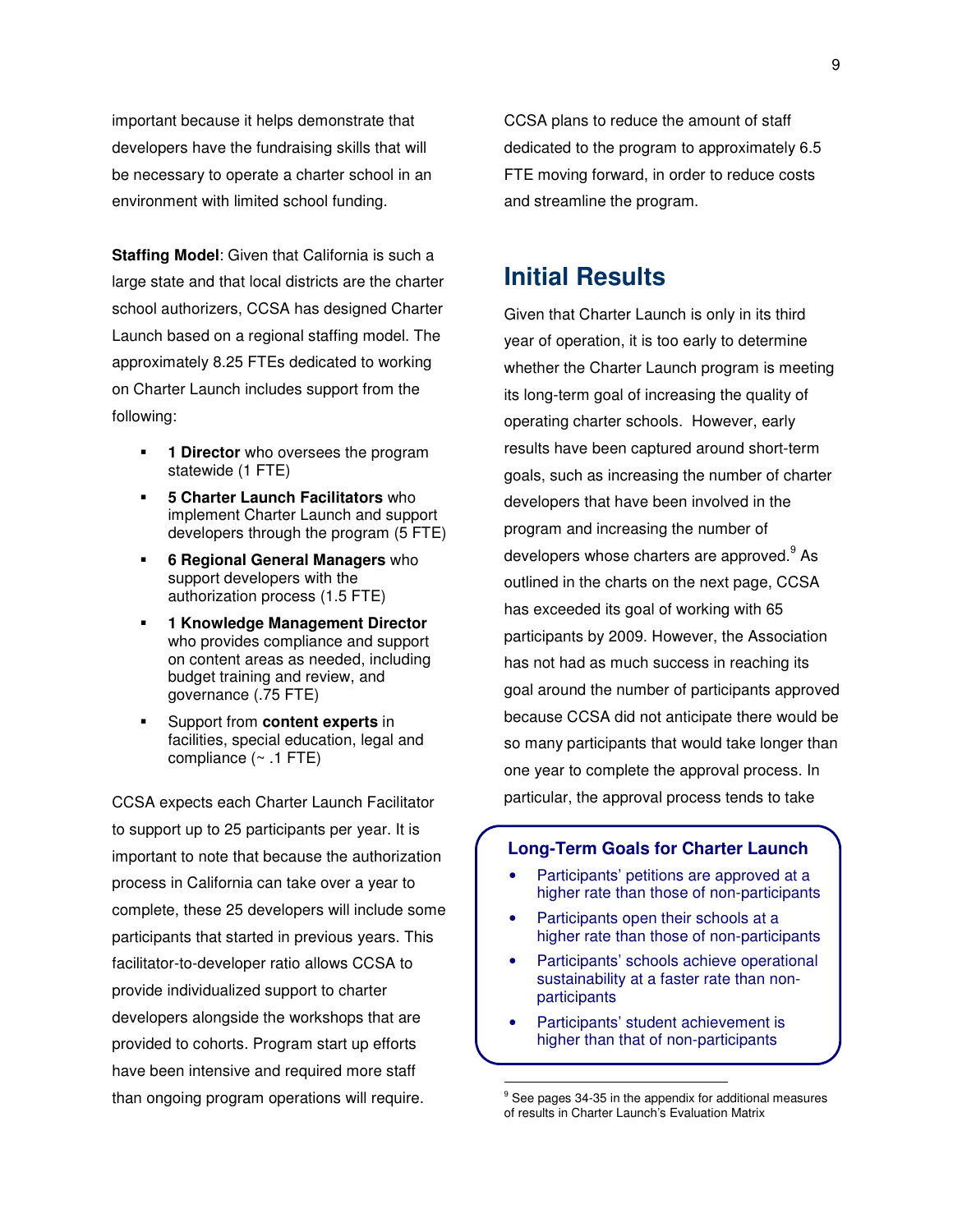

longer in Los Angeles where almost 50% of Charter Launch participants are located. Because of these challenges, after three years, CCSA has more than 35 participants who are still in the authorization process.

Developers and authorizers are responding positively to the Charter Launch program. A survey of eight developers that completed the program shows 100% of respondents were "very satisfied" with the program's services. In particular, developers value the individualized support that they receive (e.g., staff reviews of petitions before they are submitted) and the program's overall structure which guides them through the entire petition writing and

CCSA's module structure works really **CCSA's module structure works really** Carol Banney, Director of the Charler **well and the staff has been excellent. They provide expertise at critical moments which is very important. The individualized attention that the staff offer and that the module allowed for is incredible.** 

Ida Oberman, Oakland Charter Launch **Participant** 

authorization process step by step.<sup>10</sup>

Additionally, authorizers, who are familiar with Charter Launch, have seen an overall improvement in the quality of petitions. These authorizers believe that spending the time upfront to create a quality petition is well worth the investment of time and resources as it results in a more thorough plan of action. Authorizers also

**CCSA provides one of the highest quality developer programs in California, spending the necessary up front time to help developers clearly develop and articulate their missions, goals, and strategies. Charter Launch is a very thorough program that results in the comprehensive preparation necessary to operate high quality charter schools.** 

Carol Barkley, Director of the Charter

note that Charter Launch is successful in assisting developers to address the major components of the petition in a way that meets authorizer needs. Anecdotally, stakeholders

 $\overline{a}$ 

<sup>10</sup> CCSA Evaluation of Charter Launch, 2009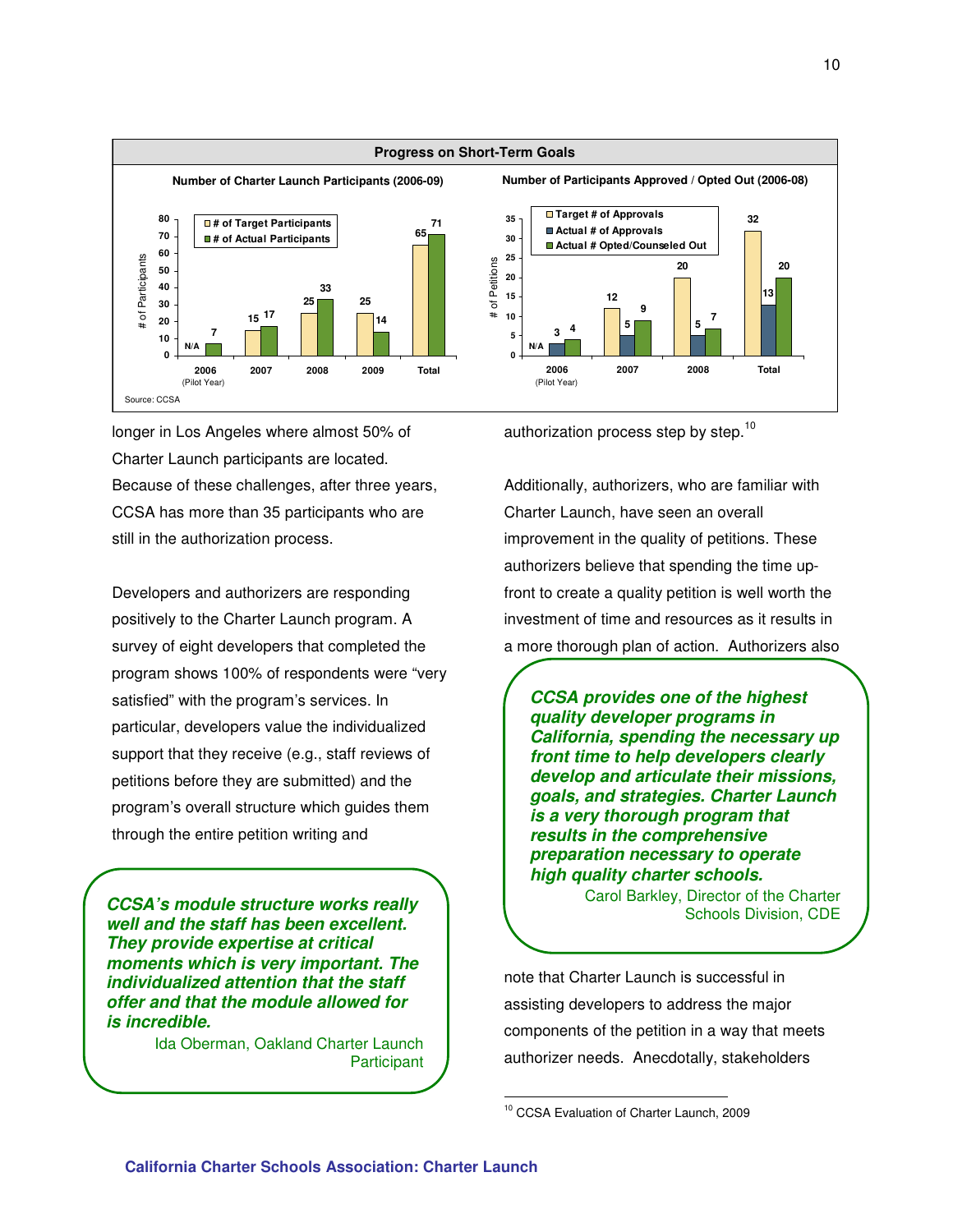suggest that Charter Launch petitioners are poised to build higher quality schools. Many believe that CCSA's focus on building strong developer teams through Charter Launch and the petition writing process holds promise for longer-term results.

# **Key Lessons Learned**

Other CSOs might consider six key lessons learned from CCSA's experience when determining whether to launch a similar service or adapt an existing service:

#### **Lesson One: Develop deep relationships with authorizers**

One of the keys to the success of Charter Launch has been the regional staffing model which was implemented in part to deepen relationships with local authorizers. Because California is a large state with local authorizers, having a regional presence and deep ongoing relationships with authorizers is important to building the credibility of CCSA and Charter Launch. Additionally, these relationships ensure that the program remains flexible and is able to adjust to a changing authorizing landscape quickly. Though CCSA has built relationships with authorizers, these relationships are not always "friendly" and are based on a delicate balance of partnering with the authorizer to ensure Charter Launch meets authorizer requirements and pushing the authorizer when

#### **Local advocacy matters. It is the most valuable thing CSOs can do for developers.**

Myrna Castrejón, Senior Vice President, School Development and Outreach

CCSA disagrees with a petition denial. However, these relationships are always "engaged". CCSA insists on being at the table when key policy issues are discussed and renewal or authorizing decisions are made. Additionally, CCSA's focus on quality and accountability allows the Association to find common ground with authorizers on which to build these engaged relationships. Though CCSA finds itself in agreement and disagreement with authorizers at various times, the key to this relationship is that the Association always has a seat at the table for the discussion.

#### **Lesson Two: Hire staff that can address knowledge gaps of developers**

CCSA developed Charter Launch in response to a need for more high quality developers, a gap in existing services and increasingly stringent authorizer requirements. CCSA recognized that many charter developers not only lacked the knowledge and capacity to write and execute against a quality petition, but they also lacked the knowledge to navigate the politics of the authorization process in order to meet authorizer's expectations. CCSA sought staff that could help fill these knowledge gaps. Ann Marie Wellhouse, a Charter Launch participant in San Diego notes, "Charter Launch for me was about the staff. Having them always there for any question I could ask was spectacular. They knew the right people in different areas of the district." Charter Launch staff understands the intricacies of the local authorizer environment and works to apply that knowledge to the individual situations of the Charter Launch participants. In addition, staff is able to provide developers with the knowledge necessary to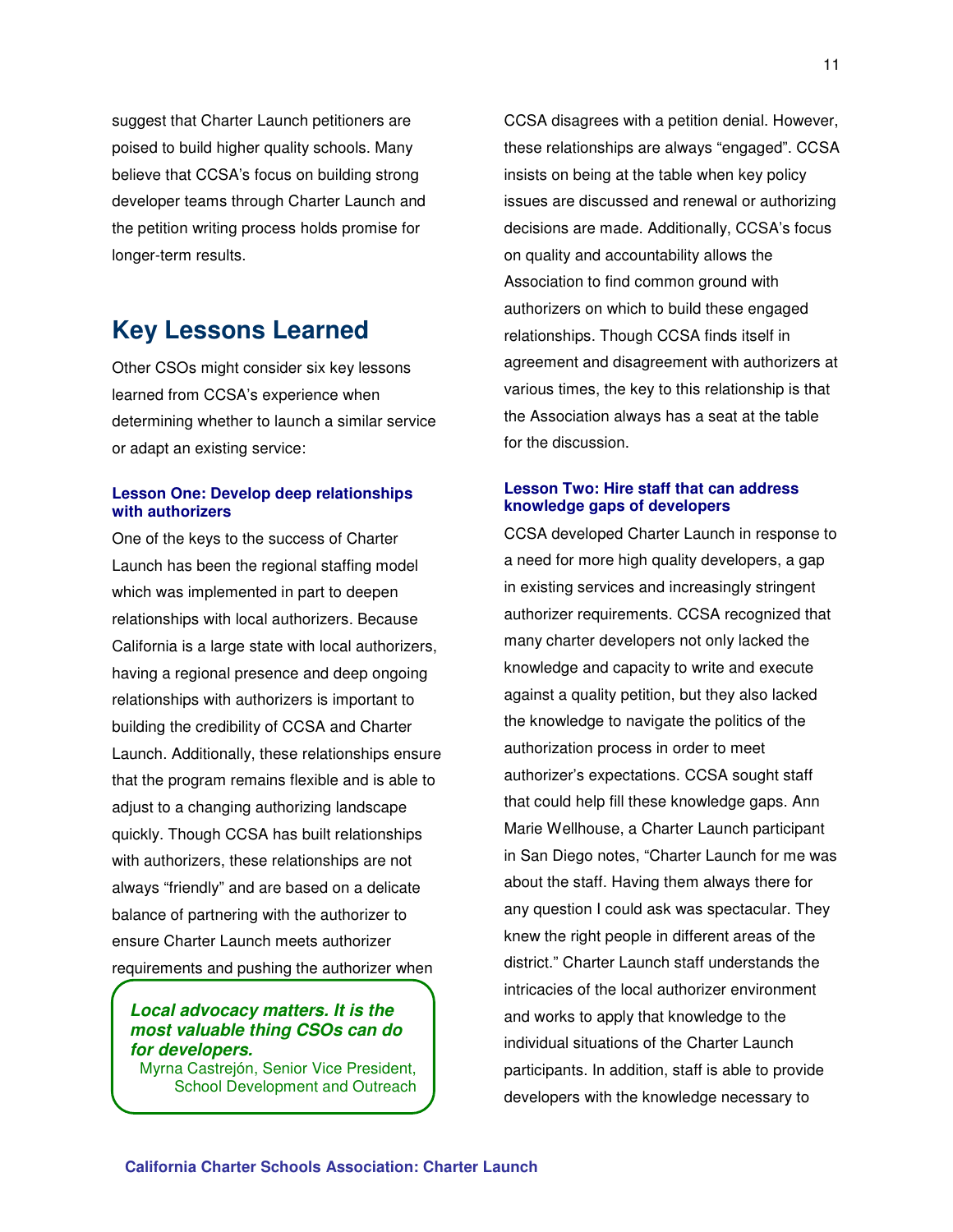write a quality petition and can develop their capacity to execute against that petition. When CCSA staff lacks the knowledge developers need, the Association contracts with regional or national experts to fill those gaps.

#### **Lesson Three: Build the capacity of charter developers**

Charter Launch was designed to build the capacity of charter developers to ensure that developers are ready to implement the program once they are authorized. To ensure quality over the long-term, CCSA has found that working with petitioners is the ideal time for operators to learn and understand what it means to run a high quality school. Once operators open their doors, they tend to focus on the school's survival rather than on the school's quality, particularly if they are faced with enrollment or facilities challenges. Even if new operators are open to learning about how to improve the school, they simply lack the time to do so during the first three years of operations.

#### **Lesson Four: Develop a screening process for developers**

CCSA also developed a screening process for developers to help ensure that participant petitions would more likely be approved. In particular, CCSA requires that developers work in teams rather than individually to ensure petitioners have the breadth of skills necessary to develop, implement and run a school. Charter

**You have to have a team that understands education, governance and finance. Those skill sets are essential to authorization and actually being able to implement the plan.**  Willow Harrington, Director of Charter Launch

Launch staff also utilizes informal screening questions to determine whether a developer team is ready and able to draft a petition.<sup>11</sup> CCSA actively counsels developer teams out of the program if program staff feels they are not ready to move forward with a petition and effectively implement their plan.<sup>12</sup> Though a difficult process in its own right, counseling an unprepared developer team out of developing a petition or delaying the team's opening target date is easier for a CSO than advocating for the closure of a low-quality school, particularly if they are a member-operator. This practice helps to ensure that only developers that are prepared to open a high quality school complete the Charter Launch program.

CCSA recently reorganized staff responsibilities so that their regional General Managers will spend more time in the field recruiting quality developer teams. "It has been great to have General Managers do recruitment and refer people to the program. This will be critical in developing the pipeline of quality developers," says Nick Driver, regional Vice President of School Development and Outreach for Northern California. To expand its outreach even further, CCSA is also considering ways to involve their program "alumni" or high quality charter schools in recruiting efforts.

#### **Lesson Five: Manage the expectations of developers**

One challenge that CCSA has experienced is managing the expectations of charter

 $\overline{a}$ 

 $11$  See pages 25-27 of the appendix for the Charter Launch Intake Form

 $12$  See page 20 of the appendix for a description of the Three Major Functions of Developer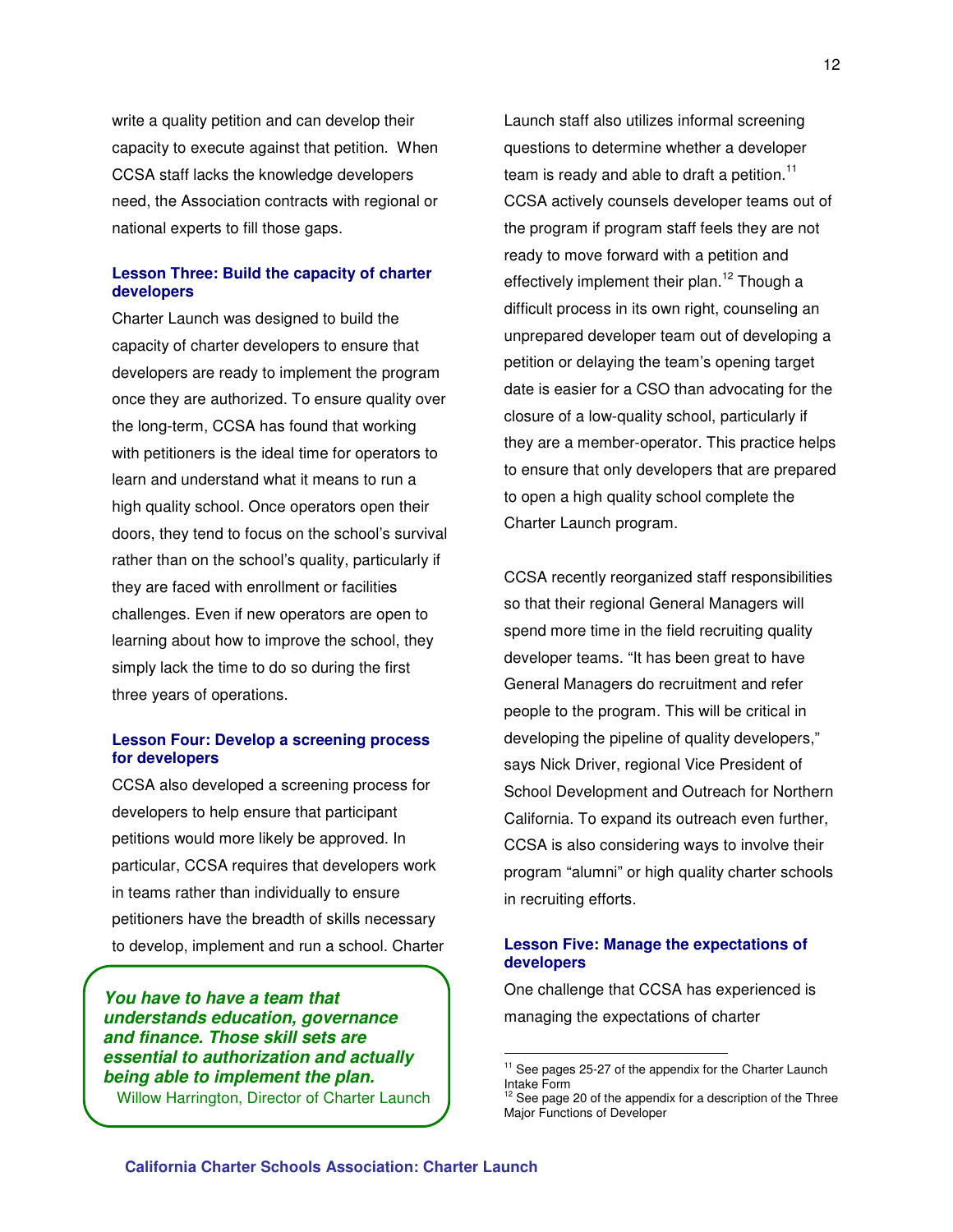developers around the purpose of the program. Given that Charter Launch is a reputable program, some developers often assume they will be approved if they use the service. Additionally, given the intensity of the process of developing a charter school, charter developers often want to get as much support as possible from the Charter Launch staff and are sometimes surprised when they realize that the staff is there for support rather than to complete the petition for developers. Willow Harrington, Director of Charter Launch, points out that "In the past, we have not communicated as clearly as we should have about what the expectations for the program should be." CCSA has to continually manage developer expectations, reinforce staffs' role as a facilitator and not as a consultant, and rely on staff to set consistent boundaries for developers.

#### **Lesson Six: Prioritize financial sustainability**

The development of Charter Launch was funded through a grant from the U.S. Department of Education. In addition to revenue from participant fees and CCSA general operating funds, the Association has also relied on this grant to cover ongoing costs. However, as the DOE grant ends, CCSA is currently considering the following program changes in order to streamline its economic model to ensure that the Charter Launch program breaks even moving forward:

 Reducing travel costs by hiring more local experts to lead workshops rather than state experts

- Reducing travel costs by delivering some of the Charter Launch curriculum online or via webinars
- Reducing staffing costs by rearranging staff responsibilities to reduce the number of FTEs dedicated to the program
- Increasing fees charged to Charter Launch developers

# **Conclusion**

Charter Launch is just one example of how a CSO might think about developing a program to improve the quality of new charter schools in their state. This program serves as a model for CSOs interested in developing the capacity of charter school developers to evolve into high quality charter school operators.

CCSA considered several issues before developing Charter Launch. In particular, the Association determined that there was a need for developer services in California and recognized that providing these services fit with their internal strengths, mission and priorities. Other CSOs will face different circumstances than CCSA did that they will need to consider before designing or adapting developer services for their state. Considering the internal and external needs of the CSO will help to ensure that any developer service program addresses local needs and can be sustainably provided. The following decision tree provides an instructive framework for other CSOs to consider before launching their own program.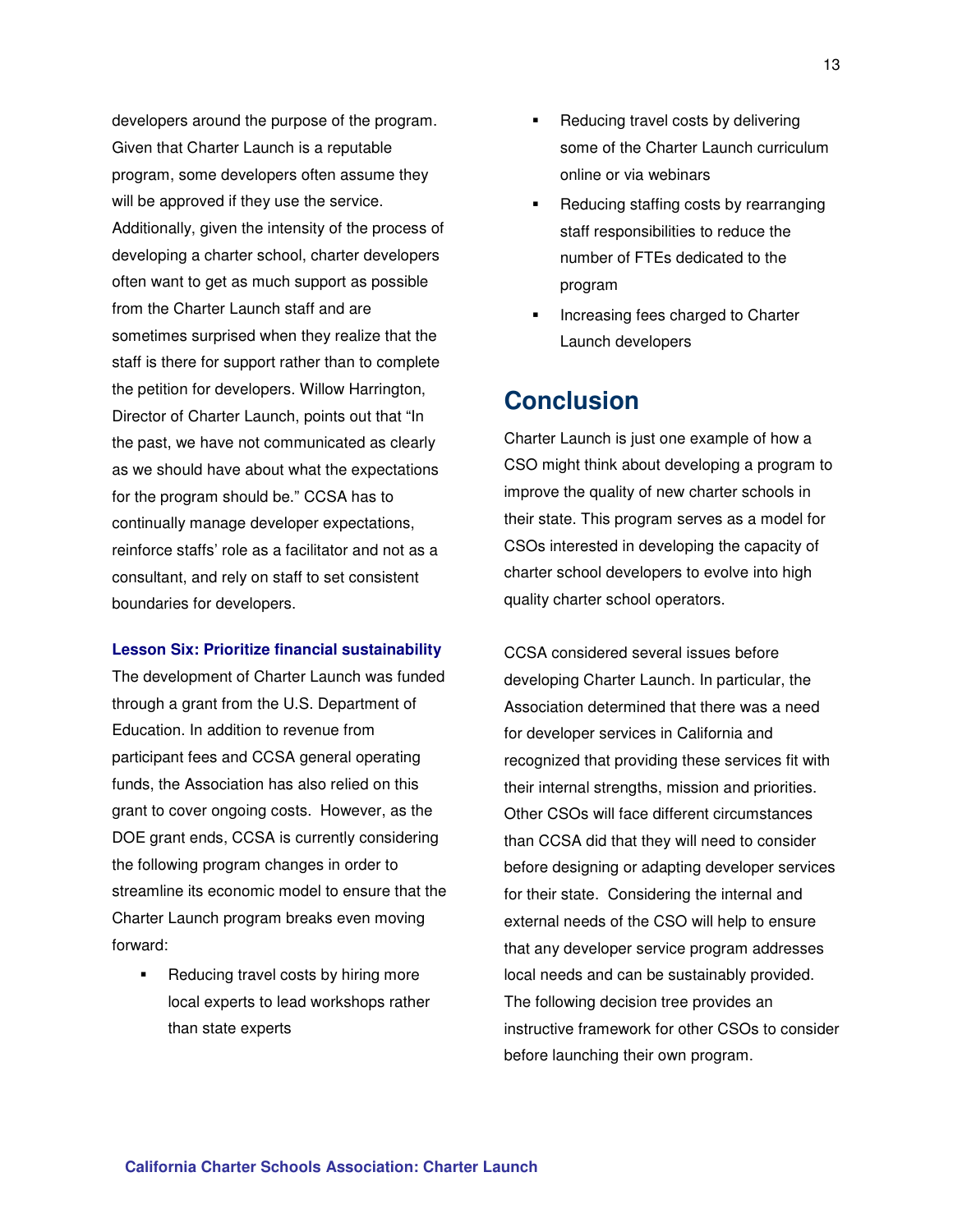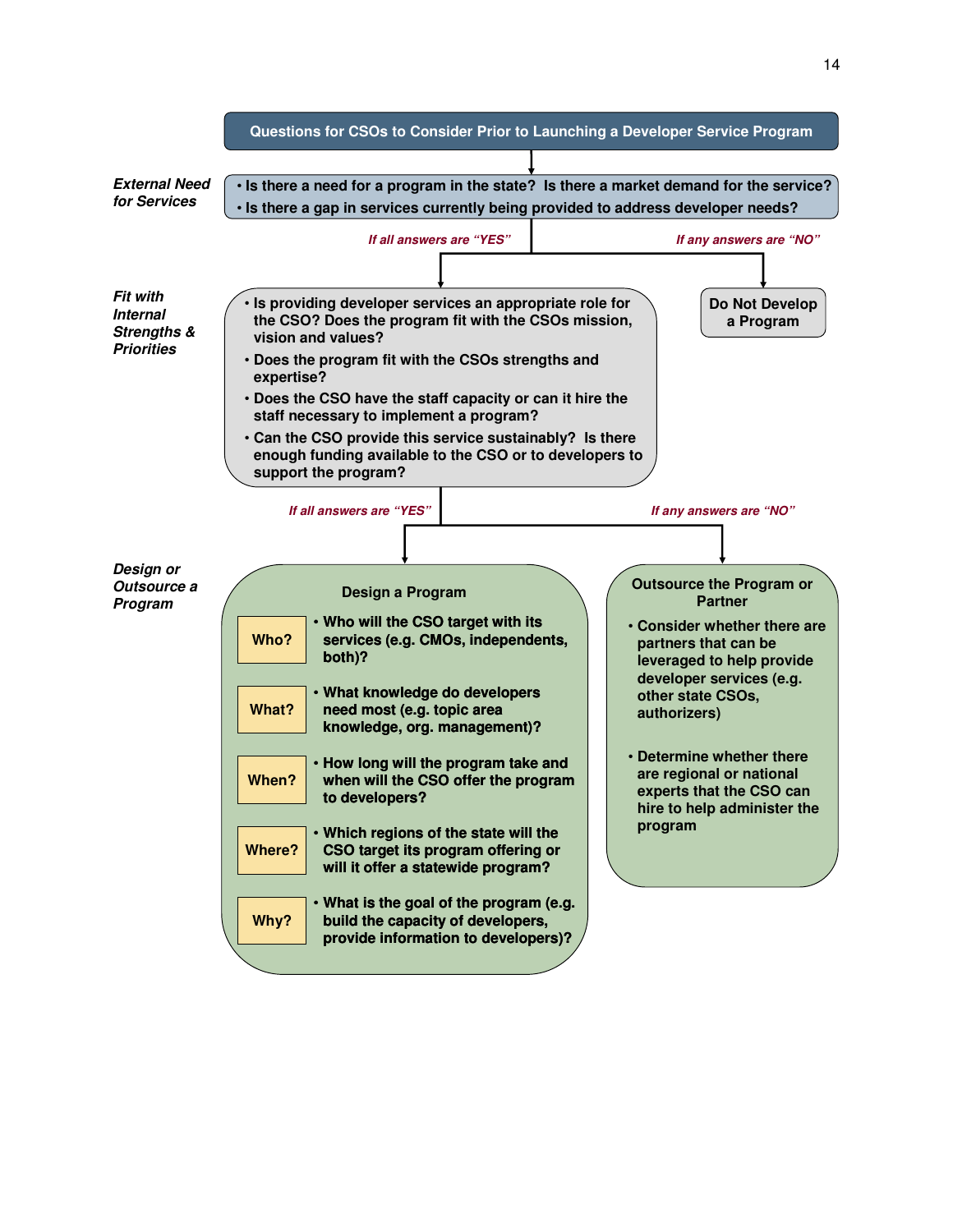# **Charter Launch Toolkit<sup>13</sup>**

|                | <b>Table of Contents</b>                             | Page |
|----------------|------------------------------------------------------|------|
| $\blacksquare$ | <b>CCSA's Suite of Quality Services</b>              | 16   |
|                | <b>Overview of Four Phase Charter Launch Process</b> | 17   |
| ٠              | <b>Charter Opportunity Index and Zone</b>            | 18   |
| ٠              | <b>School Development Team Skills Inventory</b>      | 19   |
| ٠              | <b>Three Major Functions of Developer Teams</b>      | 20   |
| ٠              | <b>Charter Launch Letter of Agreement</b>            | 21   |
|                | <b>Charter Launch Intake Form</b>                    | 25   |
| ٠              | <b>Charter Launch Job Descriptions</b>               | 28   |
|                | <b>Charter Launch Financial Model</b>                | 33   |
| ٠              | <b>Evaluation Matrix</b>                             | 34   |

 $\overline{a}$ 

<sup>&</sup>lt;sup>13</sup> CCSA has granted permission for other CSOs to use these tools and adapt them for their own needs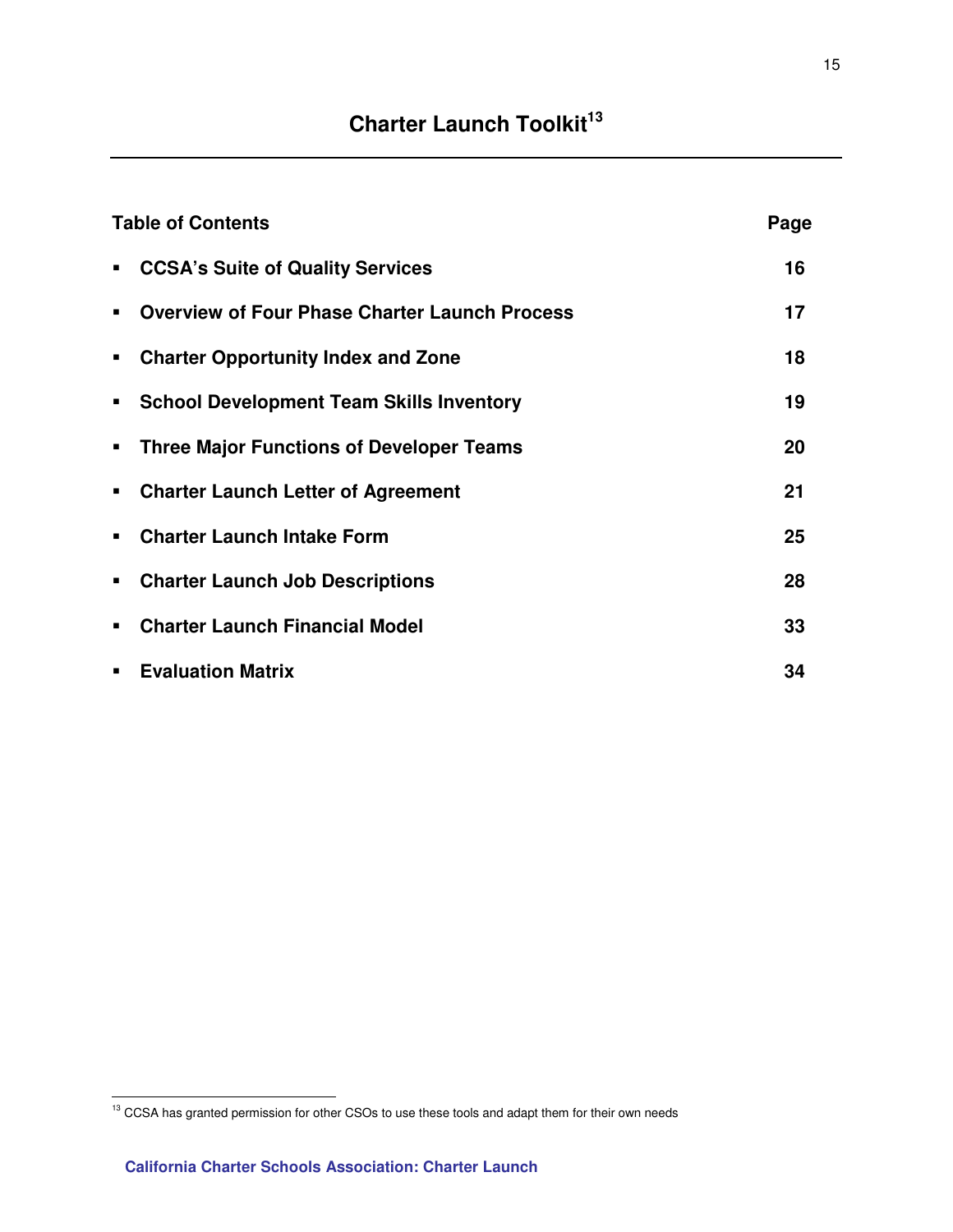### **APPENDIX: CCSA's Suite of Quality Services**

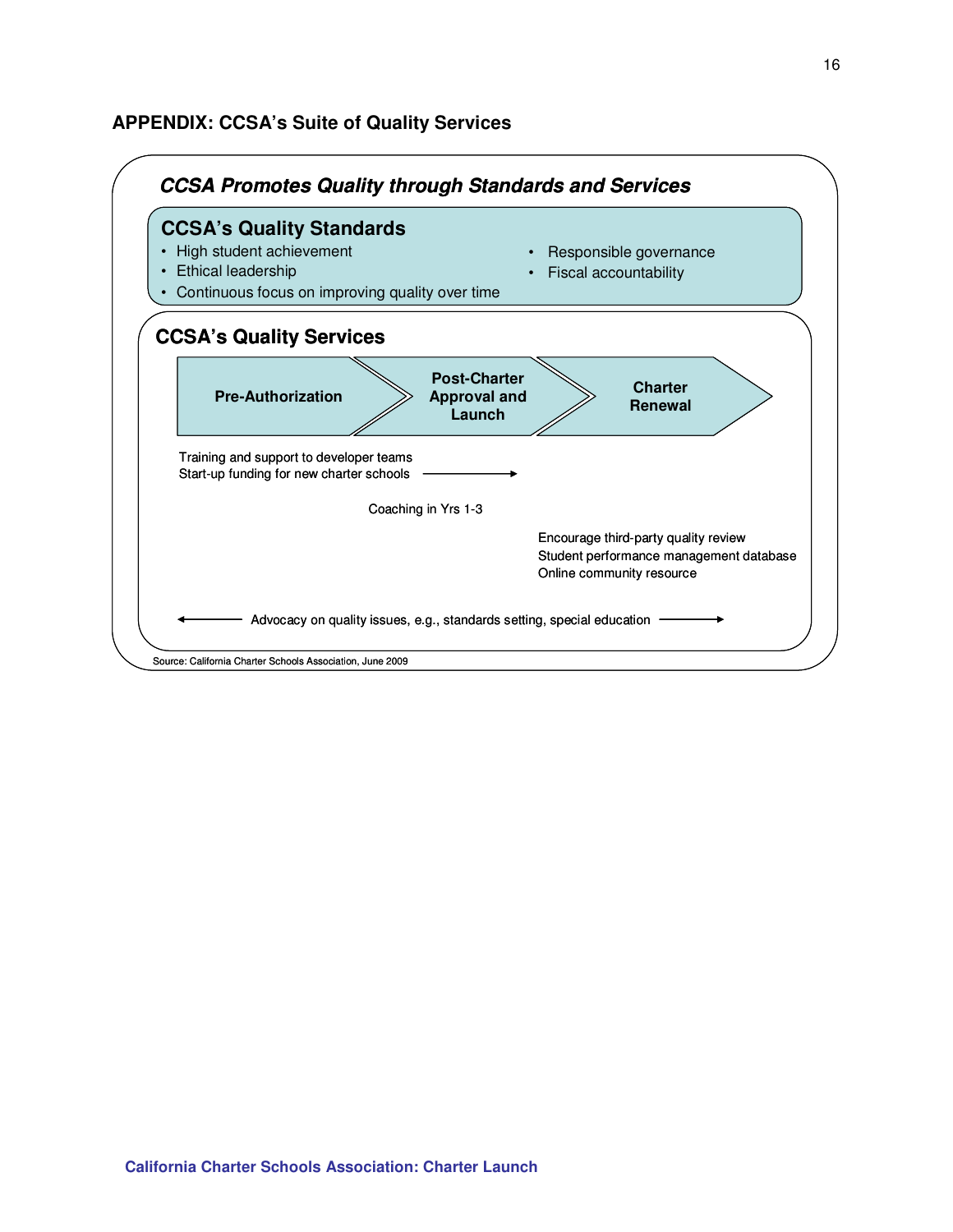# **APPENDIX: Overview of the Four Phase Charter Launch Process**

**CHARTER LAUNCH: Overview of Process** 



# **Key Decision Points for CCSA**

Source: CCSA Presentation, Improving access to high quality charter schools in California's high need communities, National Charter Schools Program Showcase April 2007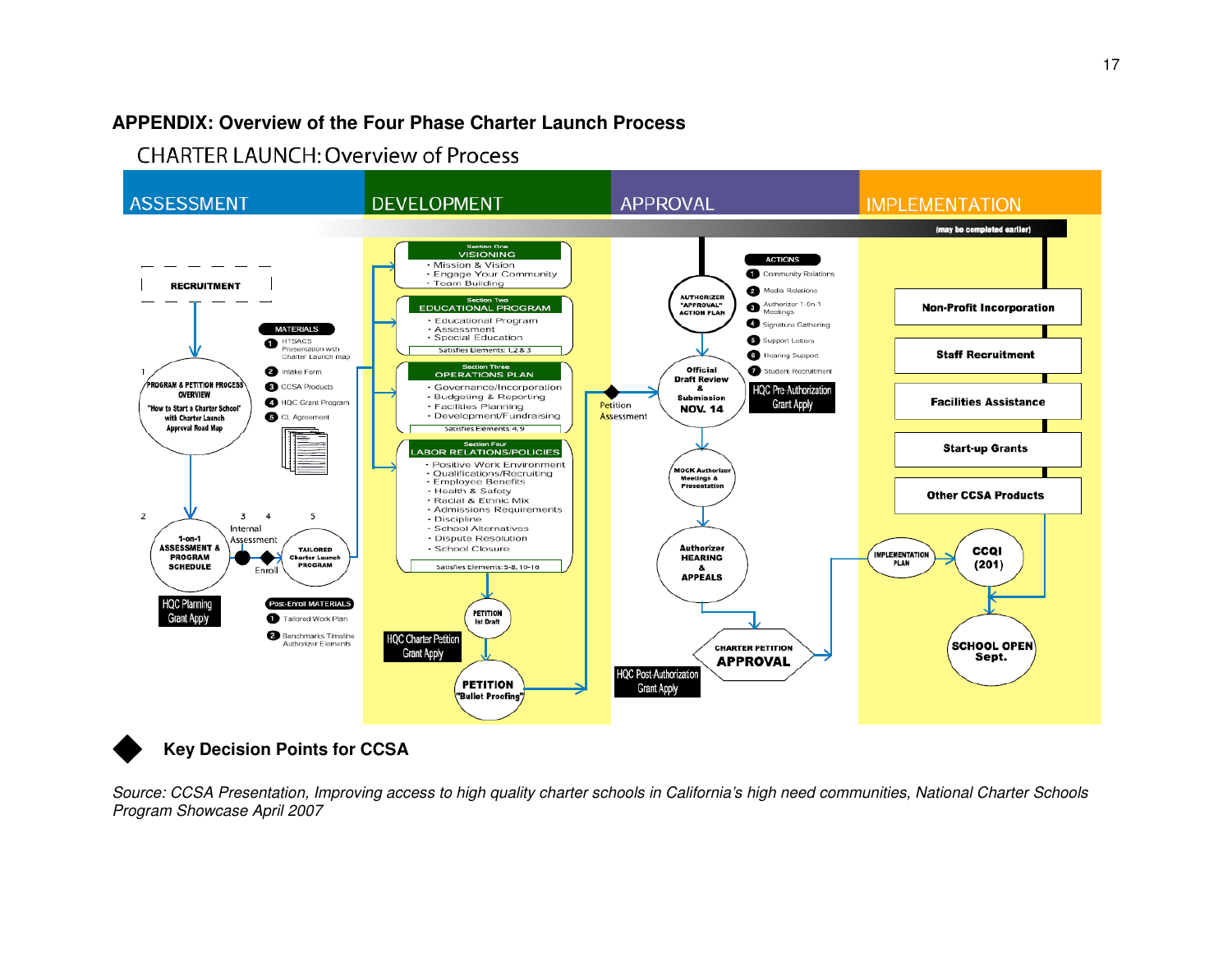### **Details of Charter Opportunity Index and Zone**

The Charter Opportunity Index uses mapping software to identify and target areas in need of support for charter school development. This process starts with mapping schools in Program Improvement Years Three to Five, as the first indicator of need. Next, the failing school's immediate community is identified by drawing a 3-mile radius around it. All of the charters within that area are then mapped, as the second indicator of need. A combination of a failing school and one or no charters (blue zones) indicate potential target areas for the Association's School Development team. Based on the Zone map, the School Development team identifies the blue zone areas for which they want to create a Charter Opportunity Index.

The Index calculates a specific "supply" and "demand" score for the three-mile community around a failing school. The supply score combines six key variables for the failing school that indicate academic quality and achievement (e.g., Program Improvement status, student-teacher ratio, etc.) and one variable for the number of charters in the area. When the school's factors indicate it does not meet even the average state level and charters are few, the "supply" of high-quality academic options for children is low. The "demand" score includes four key community demographic variables: underrepresented minority and foreign-born residents, poverty, and high school graduation rate. If the community factors do not meet the minimum of the state's averages, the "demand" for highquality charters is high. The two scores are combined into one Index score, and if it is high, the area is green-lit as a candidate for growth.

Source: Charter Trends, December 2008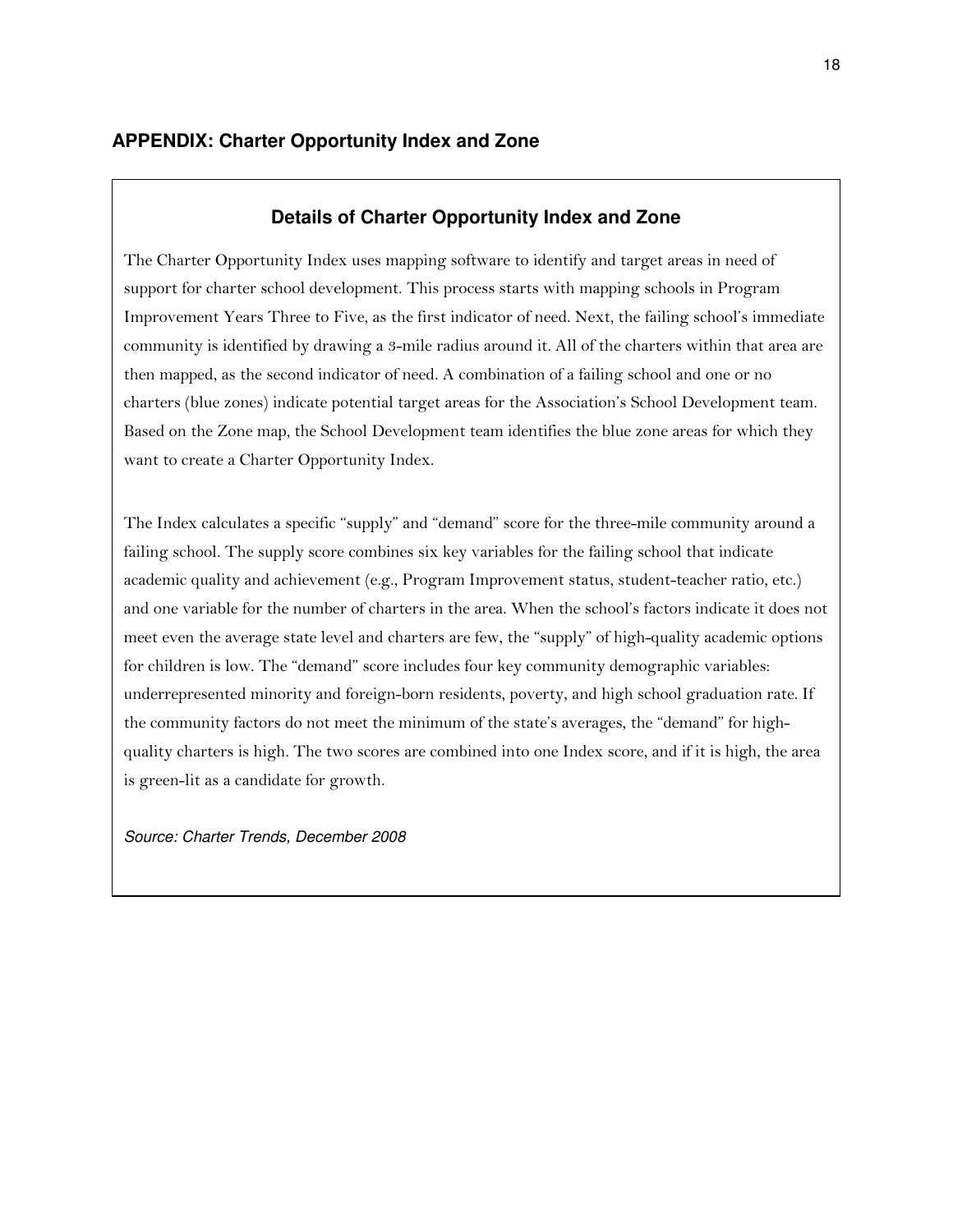### **APPENDIX: School Development Team Skills Inventory - A tool for teams to assess their emerging skills and gaps**

|                                                                                                                                                                                                                                                                      |      |      |      |      |      | <b>Charter Launch</b>                    |      |      |      |             |      |      |      |      |      |      |      |             |      |
|----------------------------------------------------------------------------------------------------------------------------------------------------------------------------------------------------------------------------------------------------------------------|------|------|------|------|------|------------------------------------------|------|------|------|-------------|------|------|------|------|------|------|------|-------------|------|
|                                                                                                                                                                                                                                                                      |      |      |      |      |      | Phase: Development Module: Team Building |      |      |      |             |      |      |      |      |      |      |      |             |      |
| <b>School Development Team Skills Inventory</b><br>The intent of this skills inventory is to identify where Teams need more assistance.<br>Please check the areas your team has experience. Please list any additional skills<br>or experience as deemed appropriate |      |      |      |      |      |                                          |      |      |      |             |      |      |      |      |      |      |      |             |      |
| Names of Founding Team<br><b>Members</b>                                                                                                                                                                                                                             | Name | Name | Name | Name | Name | Name                                     | Name | Name | Name | <b>Name</b> | Name | Name | Name | Name | Name | Name | Name | <b>Name</b> | Name |
| Administrative                                                                                                                                                                                                                                                       |      |      |      |      |      |                                          |      |      |      |             |      |      |      |      |      |      |      |             |      |
| Advertising                                                                                                                                                                                                                                                          |      |      |      |      |      |                                          |      |      |      |             |      |      |      |      |      |      |      |             |      |
| Architecture                                                                                                                                                                                                                                                         |      |      |      |      |      |                                          |      |      |      |             |      |      |      |      |      |      |      |             |      |
| <b>Authorizer Relations</b>                                                                                                                                                                                                                                          |      |      |      |      |      |                                          |      |      |      |             |      |      |      |      |      |      |      |             |      |
| <b>Business Plan</b>                                                                                                                                                                                                                                                 |      |      |      |      |      |                                          |      |      |      |             |      |      |      |      |      |      |      |             |      |
| CBO Knowledge and                                                                                                                                                                                                                                                    |      |      |      |      |      |                                          |      |      |      |             |      |      |      |      |      |      |      |             |      |
| Relationships                                                                                                                                                                                                                                                        |      |      |      |      |      |                                          |      |      |      |             |      |      |      |      |      |      |      |             |      |
| Communications                                                                                                                                                                                                                                                       |      |      |      |      |      |                                          |      |      |      |             |      |      |      |      |      |      |      |             |      |
| Community Outreach                                                                                                                                                                                                                                                   |      |      |      |      |      |                                          |      |      |      |             |      |      |      |      |      |      |      |             |      |
| Consulting                                                                                                                                                                                                                                                           |      |      |      |      |      |                                          |      |      |      |             |      |      |      |      |      |      |      |             |      |
| Curriculum Development                                                                                                                                                                                                                                               |      |      |      |      |      |                                          |      |      |      |             |      |      |      |      |      |      |      |             |      |
| Database Management and<br>Communication                                                                                                                                                                                                                             |      |      |      |      |      |                                          |      |      |      |             |      |      |      |      |      |      |      |             |      |
| Desktop Publishing/Word                                                                                                                                                                                                                                              |      |      |      |      |      |                                          |      |      |      |             |      |      |      |      |      |      |      |             |      |
| Processing                                                                                                                                                                                                                                                           |      |      |      |      |      |                                          |      |      |      |             |      |      |      |      |      |      |      |             |      |
| District Knowledge                                                                                                                                                                                                                                                   |      |      |      |      |      |                                          |      |      |      |             |      |      |      |      |      |      |      |             |      |
| Education                                                                                                                                                                                                                                                            |      |      |      |      |      |                                          |      |      |      |             |      |      |      |      |      |      |      |             |      |
| Facilities                                                                                                                                                                                                                                                           |      |      |      |      |      |                                          |      |      |      |             |      |      |      |      |      |      |      |             |      |
| Financial Planning /                                                                                                                                                                                                                                                 |      |      |      |      |      |                                          |      |      |      |             |      |      |      |      |      |      |      |             |      |
| Management                                                                                                                                                                                                                                                           |      |      |      |      |      |                                          |      |      |      |             |      |      |      |      |      |      |      |             |      |
| Fundraising                                                                                                                                                                                                                                                          |      |      |      |      |      |                                          |      |      |      |             |      |      |      |      |      |      |      |             |      |
| Governance/Boards                                                                                                                                                                                                                                                    |      |      |      |      |      |                                          |      |      |      |             |      |      |      |      |      |      |      |             |      |
| <b>Grant Writing</b>                                                                                                                                                                                                                                                 |      |      |      |      |      |                                          |      |      |      |             |      |      |      |      |      |      |      |             |      |
| Human Resources                                                                                                                                                                                                                                                      |      |      |      |      |      |                                          |      |      |      |             |      |      |      |      |      |      |      |             |      |
| Information Technology                                                                                                                                                                                                                                               |      |      |      |      |      |                                          |      |      |      |             |      |      |      |      |      |      |      |             |      |
| <b>Instructional Practices</b>                                                                                                                                                                                                                                       |      |      |      |      |      |                                          |      |      |      |             |      |      |      |      |      |      |      |             |      |
| Legal                                                                                                                                                                                                                                                                |      |      |      |      |      |                                          |      |      |      |             |      |      |      |      |      |      |      |             |      |
| <b>Local Policies</b>                                                                                                                                                                                                                                                |      |      |      |      |      |                                          |      |      |      |             |      |      |      |      |      |      |      |             |      |
| Management                                                                                                                                                                                                                                                           |      |      |      |      |      |                                          |      |      |      |             |      |      |      |      |      |      |      |             |      |
| Marketing                                                                                                                                                                                                                                                            |      |      |      |      |      |                                          |      |      |      |             |      |      |      |      |      |      |      |             |      |
| Non Profit/ Incorporation                                                                                                                                                                                                                                            |      |      |      |      |      |                                          |      |      |      |             |      |      |      |      |      |      |      |             |      |
| <b>Parent Relations</b>                                                                                                                                                                                                                                              |      |      |      |      |      |                                          |      |      |      |             |      |      |      |      |      |      |      |             |      |
| Philanthropy                                                                                                                                                                                                                                                         |      |      |      |      |      |                                          |      |      |      |             |      |      |      |      |      |      |      |             |      |
| <b>Political Relationships</b>                                                                                                                                                                                                                                       |      |      |      |      |      |                                          |      |      |      |             |      |      |      |      |      |      |      |             |      |
| Project Management                                                                                                                                                                                                                                                   |      |      |      |      |      |                                          |      |      |      |             |      |      |      |      |      |      |      |             |      |
| PTA/Family Engagement                                                                                                                                                                                                                                                |      |      |      |      |      |                                          |      |      |      |             |      |      |      |      |      |      |      |             |      |
| <b>Public Relations</b>                                                                                                                                                                                                                                              |      |      |      |      |      |                                          |      |      |      |             |      |      |      |      |      |      |      |             |      |
| <b>Real Estate</b>                                                                                                                                                                                                                                                   |      |      |      |      |      |                                          |      |      |      |             |      |      |      |      |      |      |      |             |      |
| Sales                                                                                                                                                                                                                                                                |      |      |      |      |      |                                          |      |      |      |             |      |      |      |      |      |      |      |             |      |
| School District                                                                                                                                                                                                                                                      |      |      |      |      |      |                                          |      |      |      |             |      |      |      |      |      |      |      |             |      |
| <b>Strategy Planning</b>                                                                                                                                                                                                                                             |      |      |      |      |      |                                          |      |      |      |             |      |      |      |      |      |      |      |             |      |
| <b>Teaching Experience</b>                                                                                                                                                                                                                                           |      |      |      |      |      |                                          |      |      |      |             |      |      |      |      |      |      |      |             |      |
| Team Management                                                                                                                                                                                                                                                      |      |      |      |      |      |                                          |      |      |      |             |      |      |      |      |      |      |      |             |      |
| <b>Technical Writing</b>                                                                                                                                                                                                                                             |      |      |      |      |      |                                          |      |      |      |             |      |      |      |      |      |      |      |             |      |
| Volunteer management                                                                                                                                                                                                                                                 |      |      |      |      |      |                                          |      |      |      |             |      |      |      |      |      |      |      |             |      |
| Web Development                                                                                                                                                                                                                                                      |      |      |      |      |      |                                          |      |      |      |             |      |      |      |      |      |      |      |             |      |
|                                                                                                                                                                                                                                                                      |      |      |      |      |      |                                          |      |      |      |             |      |      |      |      |      |      |      |             |      |

Source: CCSA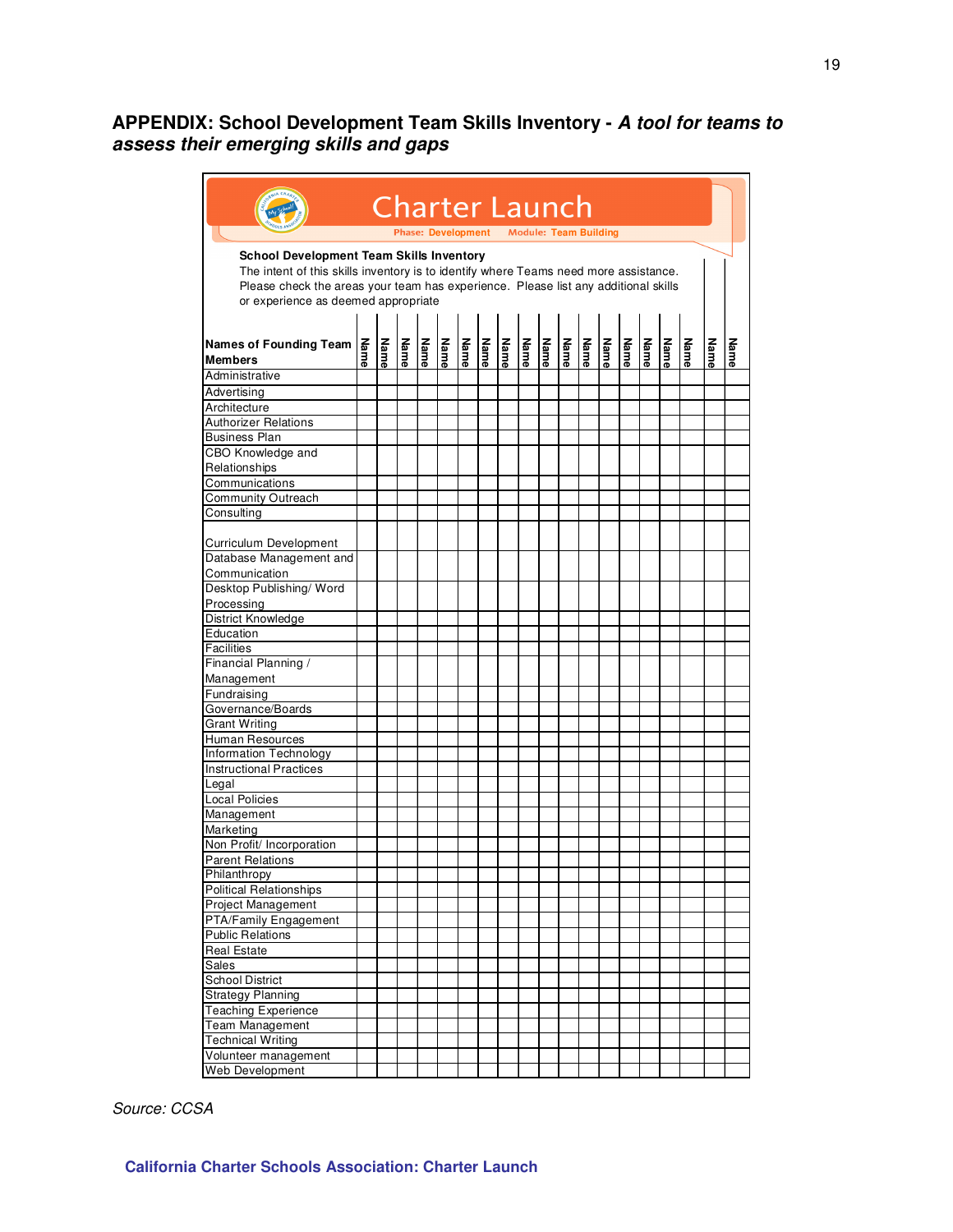

### **APPENDIX: Three Major Functions of Developer Teams**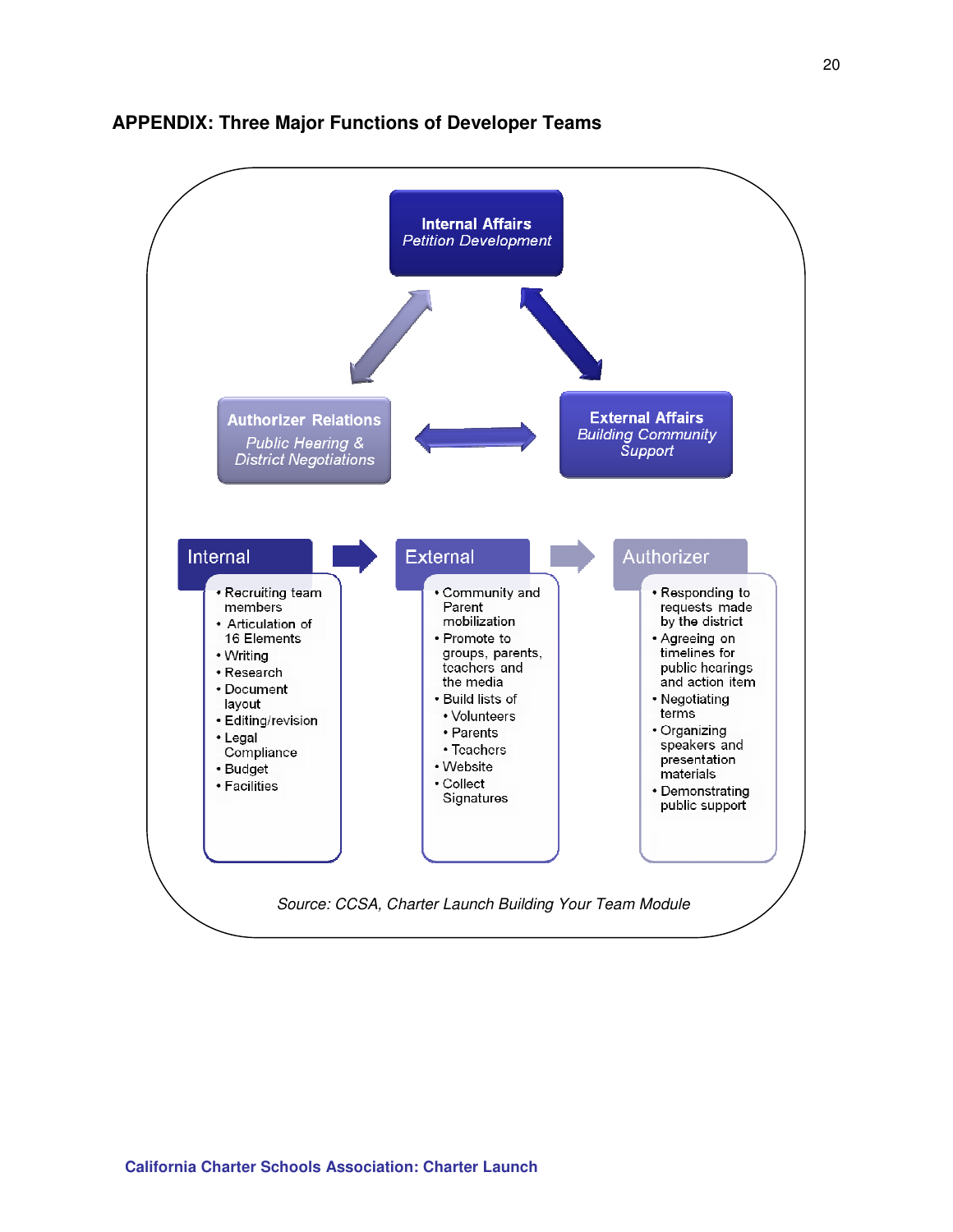### **APPENDIX: Charter Launch Letter of Agreement**

### **Scope of Work and Letter of Agreement for the CHARTER LAUNCH Program**

**SCHOOL NAME HERE** (School Development Team) has been selected as a Charter Launch program participant. Cohort three will begin in **January 2009** to open a new charter school in **2010,** located in the **SCHOOL DISTRICT HERE** school district. Charter Launch (the Program) is a program of the California Charter Schools Association ("The Association"), a membership and professional organization with a mission to increase student achievement by strengthening and expanding California's quality charter schools movement. To ensure high quality charter schools, Charter Launch prepares Development Teams for petition submission and approval through an extensive support program. By executing this Agreement ("Agreement"), you agree to abide by all of the requirements set forth herein for Charter Launch, California Charter Schools Association's Quality Standards, as well as any additional requirements that the Association may impose.

Please review this Agreement in its entirety prior to signing as it contains significant commitments that the Association is making to you, as well as commitments that you are making to the Association. In order to confirm your participation in the Program, we will need to receive a signed copy of this agreement from you **no later than the first Charter Launch module, Fundamentals.** 

This Agreement articulates the intent of Charter Launch; delineates expectations of participants; and provides the general schedule of activities. Participants should review the terms carefully and return this agreement with all required signatures in person or by mail to:

#### **Charter Launch**

California Charter Schools Association, Attn Willow Harrington 200 Pine Street, 8<sup>th</sup> Floor San Francisco Ca 94110

#### **THE MISSION OF CHARTER LAUNCH PROGRAM**

#### **The mission of Charter Launch is to increase model education choices by supporting committed school development teams through training, technical support and advocacy.**

#### **The Goals of Charter Launch are:**

- To cultivate and provide participants with experienced facilitators, industry leaders, and charter advocates;
- To provide an inclusive structured program that leads teams through the charter development process, connects them to charter and movement resources, and provides continuous evaluation and assessment;
- To support diverse, skilled teams who are motivated to improve public education and dedicated to providing quality choice for local communities;
- To increase the number of quality schools that are models of sustainability and best practice;
- To model program excellence and sustainability, by maximizing replicable operational effectiveness and efficiency.

#### **SUPPORT PROVIDED BY THE CHARTER LAUNCH PROGRAM**

In order to ensure that participating Development Teams have the greatest potential for long-term success, the program is delivered through four program phases: Assessment, Development, Approval, and Implementation.

- The **Assessment Phase** evaluates the Development Team's background and proposed plan to create a comprehensive and tailored program with timetables and benchmarks. This plan includes specific support for petition preparation, submission and planning of the proposed school.
- The **Development Phase** provides the Development Team with the most critical and relevant content to founding a high quality school, while supporting the Team's charter petition writing. By the end of this phase, the Development Team will have an understanding of the charter development process and a vetted charter petition.
- The **Approval Phase** leads the Development Team through local authorizer relations and strategies related to petition approval. If necessary, additional strategies will include the appeal process to the County or State Board.
- The **Implementation Phase** supports the Development Team in developing an action plan to prepare for school opening.

#### **California Charter Schools Association: Charter Launch**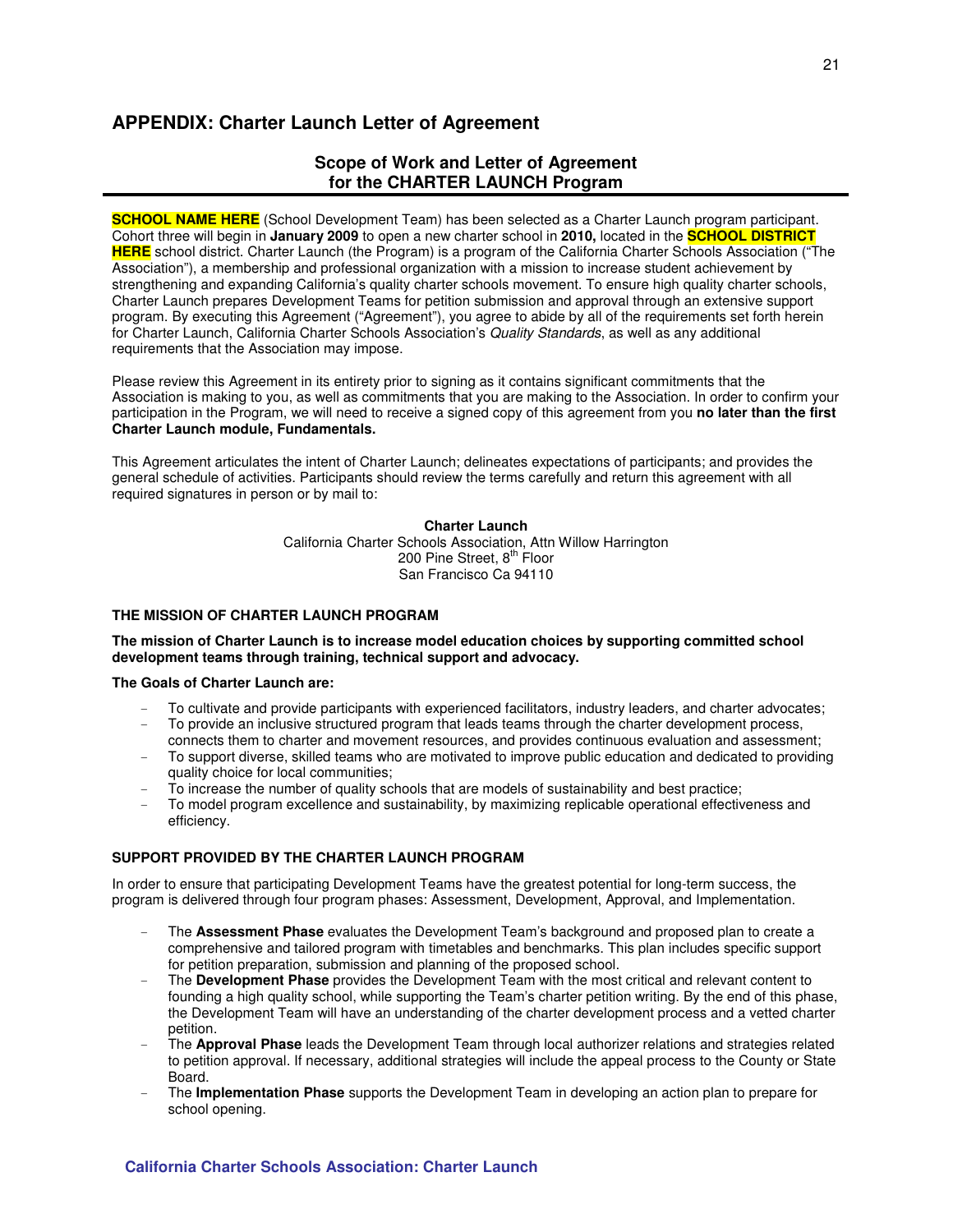#### **Throughout the four phases of Charter Launch, the program includes:**

- Ongoing 1-to-1 and cohort coaching and assessment ;
- Content support and guidance in educational program design, business and financial systems, governance, and school policies;
- Petition draft guidance;
- Thorough, pre-submission petition review and vetting;
- Facilitated 1-to-1 training to prepare for Authorizer meetings and Board presentations;
- Community outreach and engagement strategies;
- Recommended school visits:
- Ten hours of individual expert consultation:
- Potential appeals support;
- Charter implementation planning;
- Articulation with support programs for ongoing quality improvement.

#### **ASSOCIATION MEMBERSHIP and COMMITMENT TO QUALITY**

Membership in the California Charter Schools Association is required to participate in Charter Launch. To promote and recognize quality schools, all Association member schools commit to undertaking an external quality review or accreditation process that is formally aligned with the Association's Quality Standards. Developed by the Association's elected Member Council and vetted extensively by the full membership, the Quality Standards define school quality in terms that fully accommodate the diversity of the charter movement. These standards are: Student Academic Achievement First; Ethical Leadership; Continuous Focus on Increasing Quality; Responsible Governance; and Fiscal Accountability.

In summary, a Charter Launch Development Team must:

- I. Be a member of the California Charter Schools Association in good standing;
- II. Commit to developing a school that aligns to and embodies the Quality Standards; and
- III. Commit to initiating an Association-approved third party review/accreditation process no later than prior to the conclusion of the third year of operation.

#### **CHARTER LAUNCH PROGRAM PARTICIPATION REQUIREMENTS**

Participation requirements for Development Teams are as follows:

- IV. The Development Team is required to complete all Development modules and assignments as outlined in the Program Plan, in consultation with the Charter Launch Facilitator;
- V. The Development Team will write their own petition, including all revisions;
- VI. All Development Team members are expected and required to participate in the Program and all related activities in a professional and ethical manner.

#### **CHARTER LAUNCH RESERVES THE RIGHT**

In order to align with the Association's goal to ensure high quality schools, Charter Launch reserves the right to disenroll Development Teams from the Program, given these conditions:

- VII. A pattern of non-attendance to Charter Launch cohort workshops;
- VIII. Failure to make scheduled payments without making satisfactory alternative arrangements with the Association;
- IX. A pattern of tardy or incomplete assignment progress toward petition completion;
- X. Failure to make adequate progress with team building/capacity, school design, or other core elements of the development process or reasonable effort to secure assistance when in trouble;
- XI. Team or individual behaviors or actions deemed unprofessional or unethical; or
- XII. Failure to address identified deficiencies in the petition prior to submission may result in Association's withdrawal of advocacy support up to the final stage of approval.

#### **California Charter Schools Association: Charter Launch**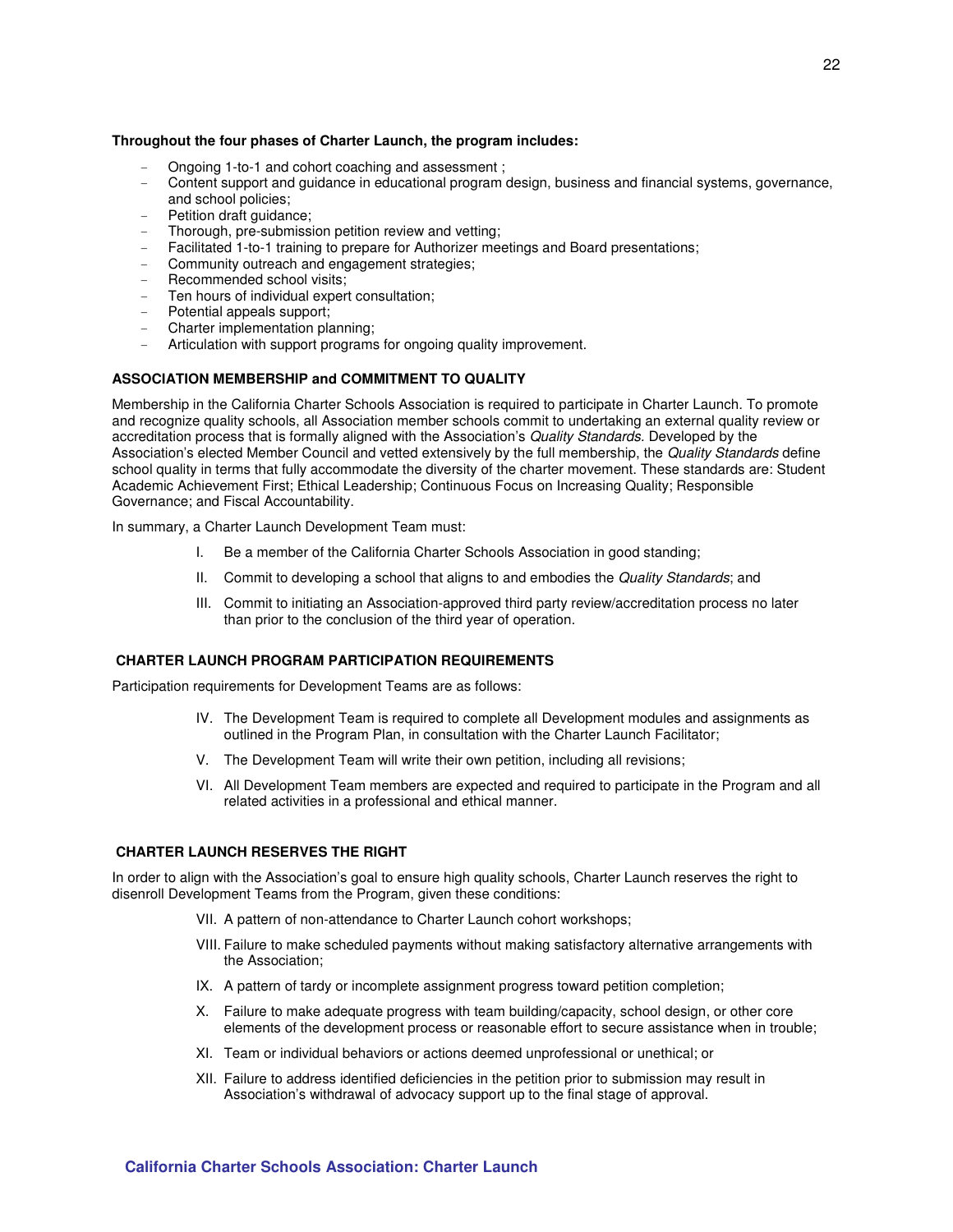The Regional Charter Launch Facilitator and Regional General Manager will make appropriate recommendations regarding the disenrollment from the Charter Launch program.

#### **SCHEDULE**

Charter Launch Modules will be scheduled in collaboration with participating schools in advance of each calendar year to ensure maximum participation by all Development Teams. All other Team and Facilitator meetings and 1-on-1 meetings will be scheduled around Development Team requirements. The schedule below is intended as a general guideline.

| <b>CL PHASE</b>                                                | <b>CL MODULE</b>                      | <b>TIMELINE</b>                   |  |  |
|----------------------------------------------------------------|---------------------------------------|-----------------------------------|--|--|
| <b>ASSESSMENT</b>                                              | Assessment and Tailoring              | Jan                               |  |  |
|                                                                | <b>Fundamentals</b>                   | Jan-Feb                           |  |  |
|                                                                | Mission and Vision                    | Jan-Feb                           |  |  |
|                                                                | <b>Community Engagement</b>           | On-going                          |  |  |
|                                                                | <b>Team Building</b>                  | Jan-Feb                           |  |  |
|                                                                | <b>Educational Program</b>            | Feb                               |  |  |
|                                                                | <b>Budgeting and Reporting</b>        | March                             |  |  |
| <b>DEVELOPMENT</b>                                             | Governance                            | April                             |  |  |
|                                                                | <b>Facilities Planning</b>            | April                             |  |  |
|                                                                | Special Education                     | May                               |  |  |
|                                                                | <b>HR and School Policies</b>         | May                               |  |  |
|                                                                | <b>Authorizer/Community Relations</b> | On-going                          |  |  |
|                                                                | <b>Recommended Site Visits</b>        | Jan-May (Suggestions Provided)    |  |  |
|                                                                | <b>Expert Time</b>                    | Jan-May (By Arrangement)          |  |  |
| <b>APPROVAL</b>                                                | <b>Petition Review</b>                | June                              |  |  |
|                                                                | <b>Mock Authorizer Presentation</b>   | June                              |  |  |
| <b>IMPLEMENTATION</b>                                          | Implementation/Action Plan            | July-August                       |  |  |
| OVER 120 HOURS OF DIRECT SUPPORT, INCLUDING:                   |                                       |                                   |  |  |
| 10 Hours of One-On-One Expert Time<br>$\overline{\phantom{0}}$ |                                       | <b>Final Full Petition Review</b> |  |  |
| <b>Recommended Site Visits</b>                                 |                                       | Authorizer Relations and Advocacy |  |  |
| <b>Petition Draft Support</b>                                  | <b>Grant Support</b>                  |                                   |  |  |
| <b>Budget Template and Development Support</b>                 | $\overline{\phantom{0}}$              | Post-Submission Action Plan       |  |  |

#### **FEES**

The cost to deliver the Charter Launch program services is \$12,000 per school Development Team, which includes the California Charter Schools Association Developer Membership fee (\$1,500). Payments are due as determined by the terms of this contract.

- \$1,500 Developer Membership fee due prior to beginning Charter Launch (payment plans available).
- \$1,500 due prior to attending the Budget and Reporting module (set Date here)
- \$3,000 due prior to attending Authorizer Relations module (set Date here)
- \$6,000 at the completion of Charter Launch

At least \$6,000 of the Charter Launch fees has to be paid in order to receive petition review and political advocacy

If Development Teams can demonstrate financial need, payment plans can be arranged. All payment plans MUST be finalized and in writing PRIOR to program enrollment and are at the sole discretion of the Charter Launch staff. In the instance when payment plans are granted, all fees (\$12,000) must be paid in full at the completion of Charter Launch.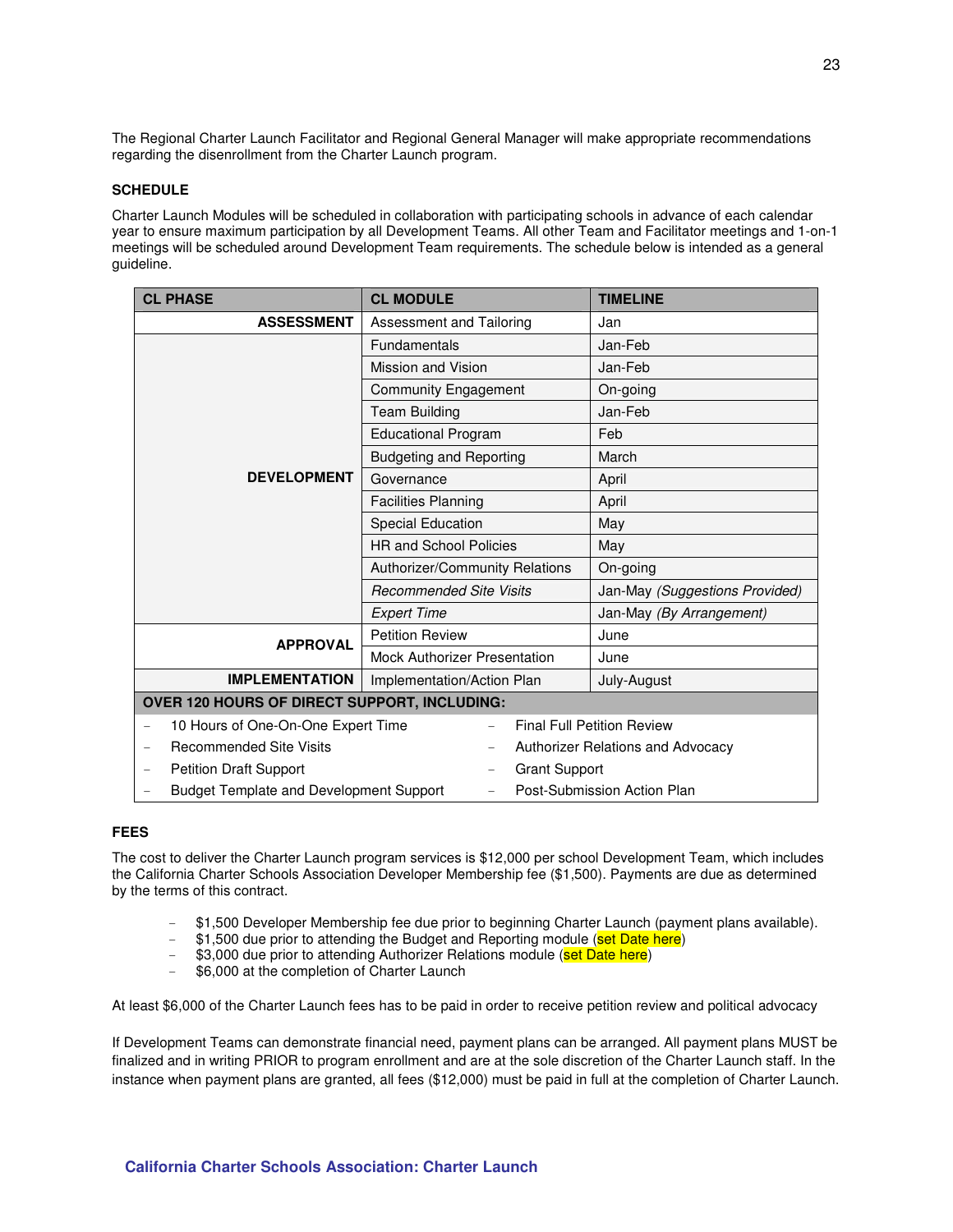Any additional expenses incurred during the Charter Launch program are the responsibility of the participating Development Team.

#### **SIGNATURE**

**We, the undersigned Developers (e.g. team leader, executive director, director, principal) of the Development Team for NAME OF SCHOOL assert that we have read, understand, and agree to comply with all requirements to enroll in the Charter Launch program outlined herein and acknowledge that failure to do so may result in the termination of our matriculation in the program and no refund will be given.** 

| Date                    |       |  |
|-------------------------|-------|--|
| Team Lead (Name)        |       |  |
| Phone                   | Email |  |
| <b>Second Team Lead</b> |       |  |
| Phone                   | Email |  |
| <b>Mailing Address</b>  |       |  |
|                         |       |  |

|              | Date |
|--------------|------|
|              |      |
|              |      |
|              |      |
| Source: CCSA |      |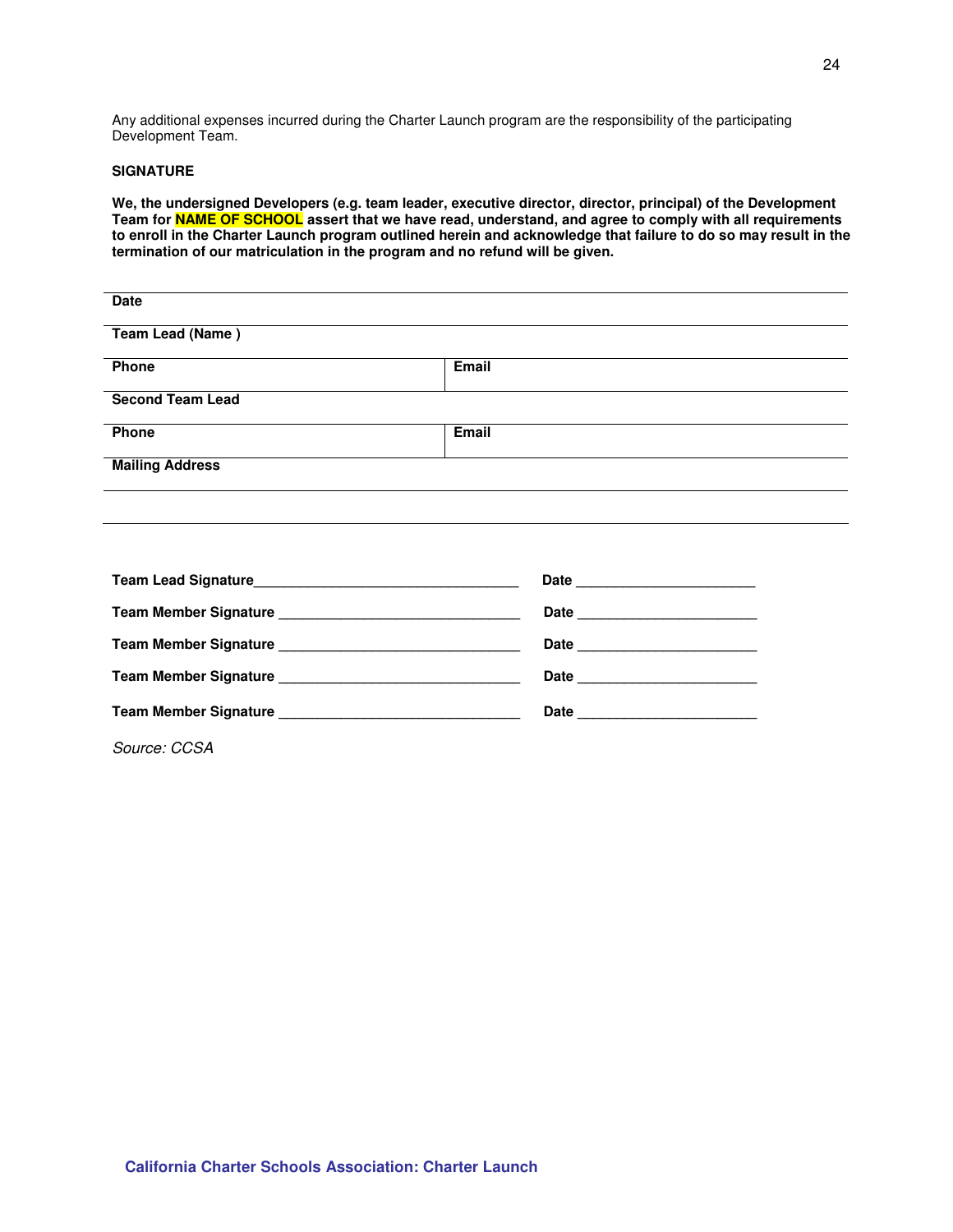# **APPENDIX: Charter Launch Intake Form**

|                                    | <b>CHARTER LAUNCH INTAKE FORM</b> |         |  |  |  |  |  |
|------------------------------------|-----------------------------------|---------|--|--|--|--|--|
|                                    |                                   |         |  |  |  |  |  |
| I General Information              |                                   |         |  |  |  |  |  |
| Name $(s)$ :                       |                                   |         |  |  |  |  |  |
| Proposed School Name/Organization: |                                   |         |  |  |  |  |  |
| Mailing Address:                   |                                   |         |  |  |  |  |  |
| City/State/Zip:                    |                                   |         |  |  |  |  |  |
| County:                            | Year to Open:                     | Grades: |  |  |  |  |  |
| Phone:                             | Fax:                              |         |  |  |  |  |  |
| E-Mail:                            | Web:                              |         |  |  |  |  |  |

| <b>II</b> Overview Of Planned School                                                      |
|-------------------------------------------------------------------------------------------|
| 1) What drove you to want to start a school?                                              |
|                                                                                           |
|                                                                                           |
| 2) What is your mission?                                                                  |
|                                                                                           |
|                                                                                           |
| 3) What community/neighborhood do you want to serve?                                      |
|                                                                                           |
|                                                                                           |
| 4) What is your school structure?                                                         |
|                                                                                           |
|                                                                                           |
| 5) What instructional methods will you utilize?                                           |
|                                                                                           |
|                                                                                           |
| 6) What educational goals do you want to achieve for your students?                       |
|                                                                                           |
|                                                                                           |
| 7) Who is on your planning team?                                                          |
|                                                                                           |
|                                                                                           |
| 8) What kind of partnerships do you have in the community/neighborhood you want to serve? |
|                                                                                           |
|                                                                                           |
|                                                                                           |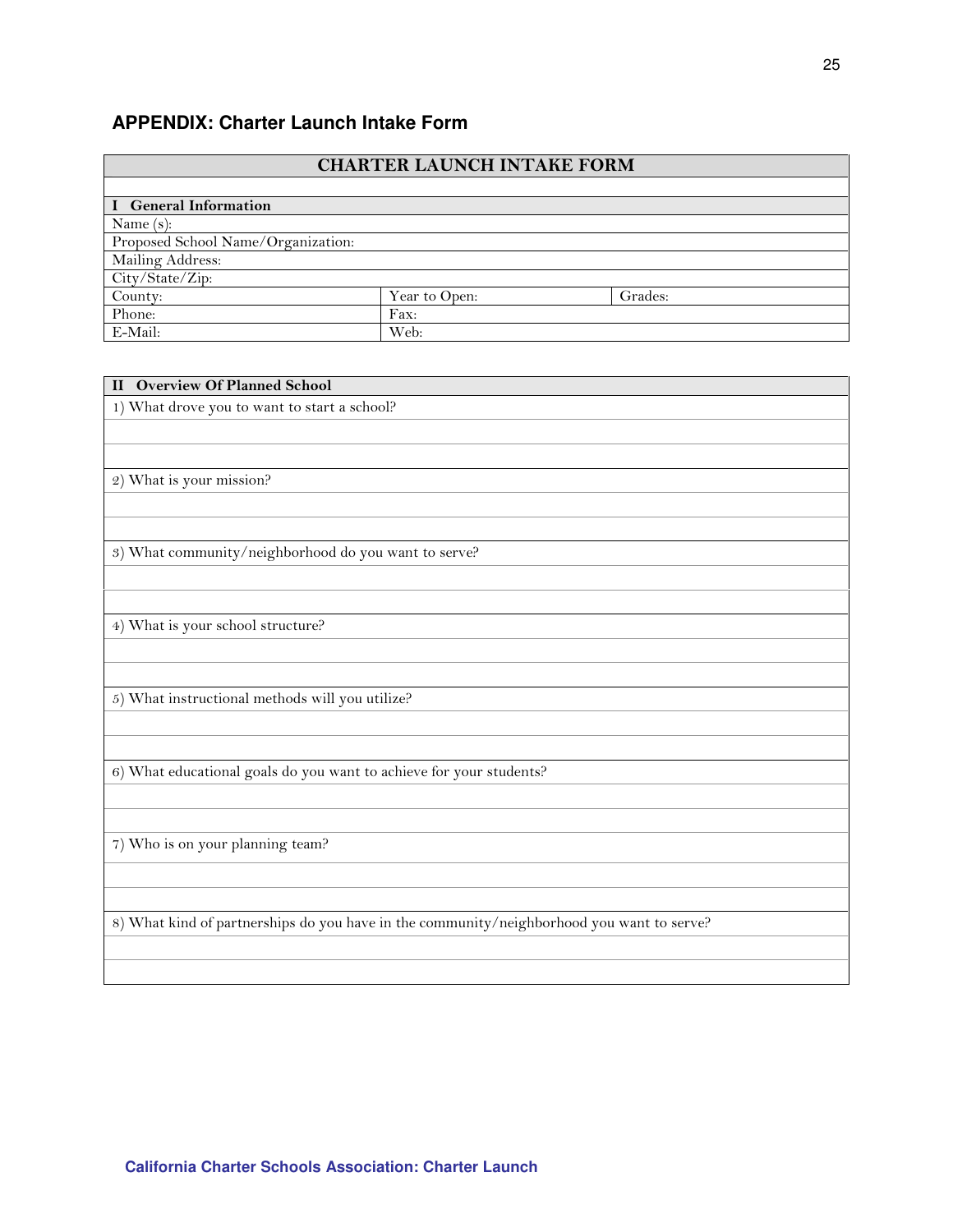| <b>III</b> Current Status                                       |
|-----------------------------------------------------------------|
| 1) Have you met with your Authorizer representative?            |
|                                                                 |
| 2) What preparation have you made toward writing your petition? |
|                                                                 |
| 3) What planning grants have you applied for?                   |
|                                                                 |
| 4) Do you have a facility for your school?                      |
|                                                                 |
| 5) Do you have non-profit status and or incorporation?          |
|                                                                 |

| <b>Assessment</b>                                    |   |                     |        |                            |  |  |
|------------------------------------------------------|---|---------------------|--------|----------------------------|--|--|
| What areas do you feel you need the most assistance? |   |                     |        |                            |  |  |
| Team                                                 |   | <b>Mission</b>      | П      | <b>Community Relations</b> |  |  |
| Educational Plan                                     |   | Governance          | п      | Special Education          |  |  |
| Fundraisings                                         |   | Human Resources     | П      | Authorizer Relations       |  |  |
| Financial Planning                                   | П | Facilities Planning | $\Box$ | Petition Writing           |  |  |

|                          | V For Further Review, Please Attach Copies Of: |                          |  |
|--------------------------|------------------------------------------------|--------------------------|--|
| Team Bios/Resumes        |                                                | <b>Charter Petition</b>  |  |
| <b>Grant Application</b> |                                                | <b>Executive Summary</b> |  |

| VI Replications                                                                  |        |                            |        |                                        |  |  |  |  |
|----------------------------------------------------------------------------------|--------|----------------------------|--------|----------------------------------------|--|--|--|--|
| What factors have contributed to your self-assessment of readiness to replicate? |        |                            |        |                                        |  |  |  |  |
| Academic Achievement                                                             | $\Box$ | <b>Mission</b>             |        | Political opposition                   |  |  |  |  |
| Wait list, lottery                                                               |        | Grade expansion            |        | Governance (stay the same/change?)     |  |  |  |  |
| Facilities                                                                       |        | Leadership                 |        | <b>Authorizer Relations</b>            |  |  |  |  |
| Financial Planning                                                               | □      | Political support (allies) | $\Box$ | Petition Writing (replicable elements) |  |  |  |  |

| VII Internal team notes on results of capacity interview for replications: |  |                          |  |  |  |
|----------------------------------------------------------------------------|--|--------------------------|--|--|--|
| Team Bios/Resumes                                                          |  | <b>Charter Petition</b>  |  |  |  |
| <b>Grant Application</b>                                                   |  | <b>Executive Summary</b> |  |  |  |
| Assessment:                                                                |  |                          |  |  |  |
|                                                                            |  |                          |  |  |  |
|                                                                            |  |                          |  |  |  |
|                                                                            |  |                          |  |  |  |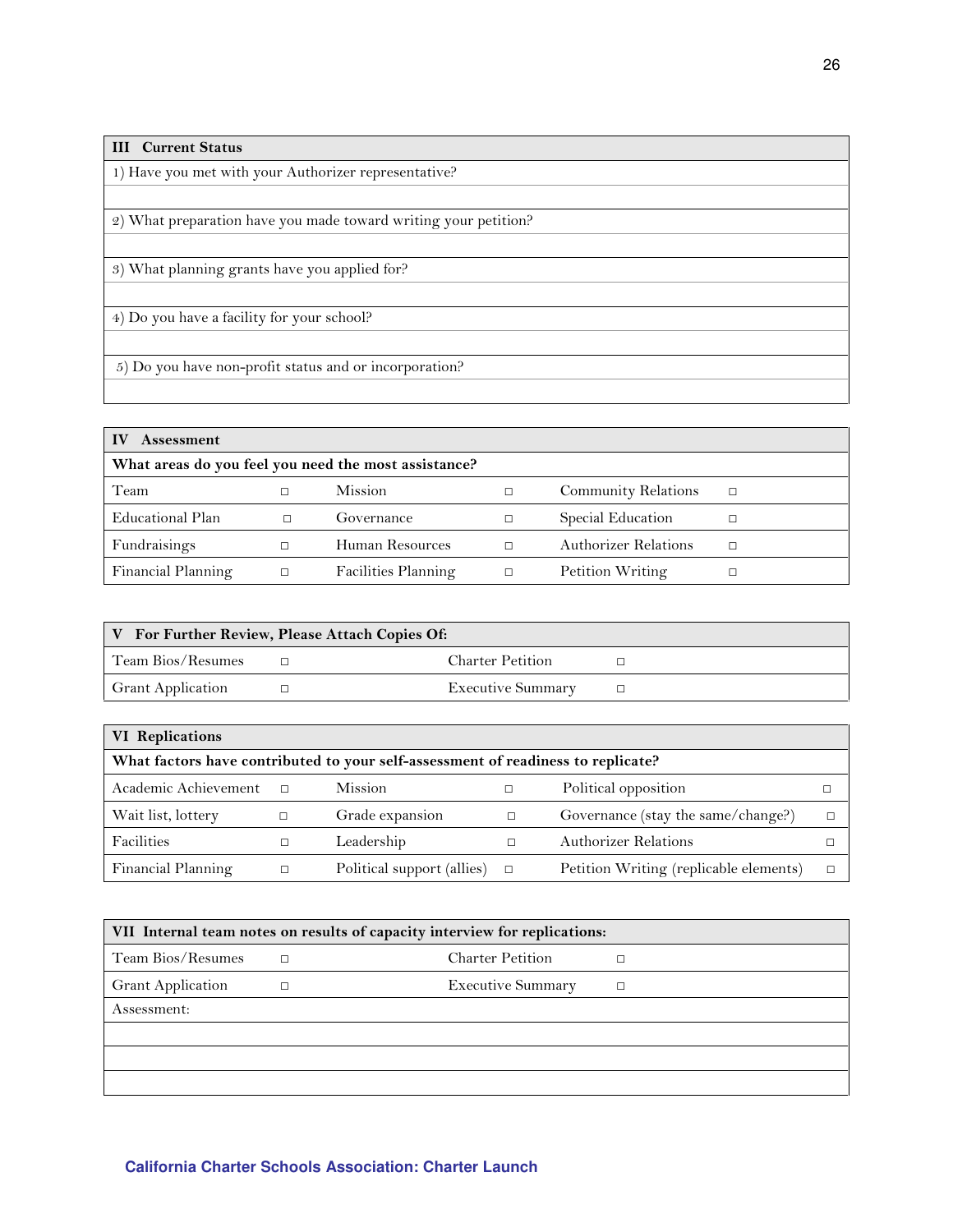#### Replication Readiness and Capacity Assessment

CCSA encourages successful charter schools to replicate their models as a key growth strategy for the movement. The Association focuses its resources to support individual (non-networked) schools wishing to expand their reach by adding grade levels or replicating existing grade and programmatic offerings in a different location (with same student target population). The following are offered as guidelines for field staff assessing readiness to replicate; these are not defined thresholds that determine support, but areas for inquiry. Strengths and weaknesses may emerge in various combinations – none of these areas is mutually exclusive.

What's the secret sauce? It is often the case that successful schools who wish to expand don't have a complete or clear view of what are the critical elements of their success without which they can't replicate. Schools wishing to replicate should ideally engage in some form of formal or strategic assessment of their strengths and weaknesses to gain a clear understanding of what the key ingredients need to be to succeed in a new school. A keen understanding of what elements to keep the same, which to 'tweak' to address new circumstances, and which to actively disengage from, is an indicator of readiness to replicate. One recommended path to gaining that clarity is through our aligned third-party review processes – Cambridge, Insight and WASC.

#### Areas for inquiry:

- 1. Programmatic Strength: How is success defined for the school? Is it a strong and innovative pedagogical point of view? Culture of teaching and learning? Niche population served? Need? Demand? What is the ratio of applicants to open spots in the last two lottery cycles? (Note: since there isn't a standard definition or way to collect waitlist data, this is our preferred way to assess demand)
- 2. Life Cycle: Has the school successfully navigated first renewal (five year terms)? Were there any significant obstacles to approval on operations, governance, finance, or academic record? Were any of these obstacles well founded, and if so, were they satisfactorily resolved? If not, does it have a minimum of three years of exceptional academic data?
- 3. Operations and Finance: Does the school have a complete record of clean audits? Have there ever been any concerns around fiscal management with the authorizer or partner providers or lenders?
- 4. Governance and Leadership: Is the vision to replicate broadly shared by the current charter board and does it have the capacity to execute on this expanded vision? Does it have the 'stroke' necessary to attract and sustain increasing philanthropy investment? What is the current percentage of contributed income in the current budget (standard is 14%). How does an expansion and replication strategy fit with the school leadership's succession plan? Is there active mentoring and recruitment of new talent to fill an expanded need for leaders at all levels? How will the governance structure change under the replication strategy? Single board? Shared operations?
- 5. Academic Success: While there are no rigid benchmarks currently defined beyond the legal minimums established as a baseline for renewal, the Association's emerging criteria for assessing high quality include:
	- Rigor an absolute measure of academic success (in CA, defined as a raw score of 800 in the API or above). This measure is particularly relevant to later cycle schools (after first or second renewal)
	- Closing the Achievement Gap how are students in significant subgroups performing relative to the state average for the highest achievers. Relevant to schools in every lifecycle stage.
	- Comparability how does a school perform comparative to traditional schools in similar grade configurations within a five mile radius (or schools students might otherwise attend). Relevant to schools in every lifecycle stage.
	- Growth how is the school's API trending? Three consecutive years of beating the growth target (by at least 5% is desirable). Particularly relevant for younger schools.
- 6. Authorizer Relations: If the school will be authorized by the same district, and has succeeded at first renewal, it is less likely that there will be significant opposition to a replication strategy, particularly if the program replicated demonstrates programmatic innovation or addresses a high need in the target geography. That said, schools wishing to replicate must be prepared to define how well their program will replicate in a different geography, a potentially different student population, or a different authorizer.
- 7. Community Support: What is the school's outreach plan to enter a new market? What partners and allies can be leveraged to engage the new community's support (elected, neighborhood councils, non profits, human service agencies, other charter leaders whose students might feed into the new school)
- 8. Facilities: What support does the school need to house their proposed program? New construction? District-provided facilities? Commercial leases?

Source: CCSA

#### **California Charter Schools Association: Charter Launch**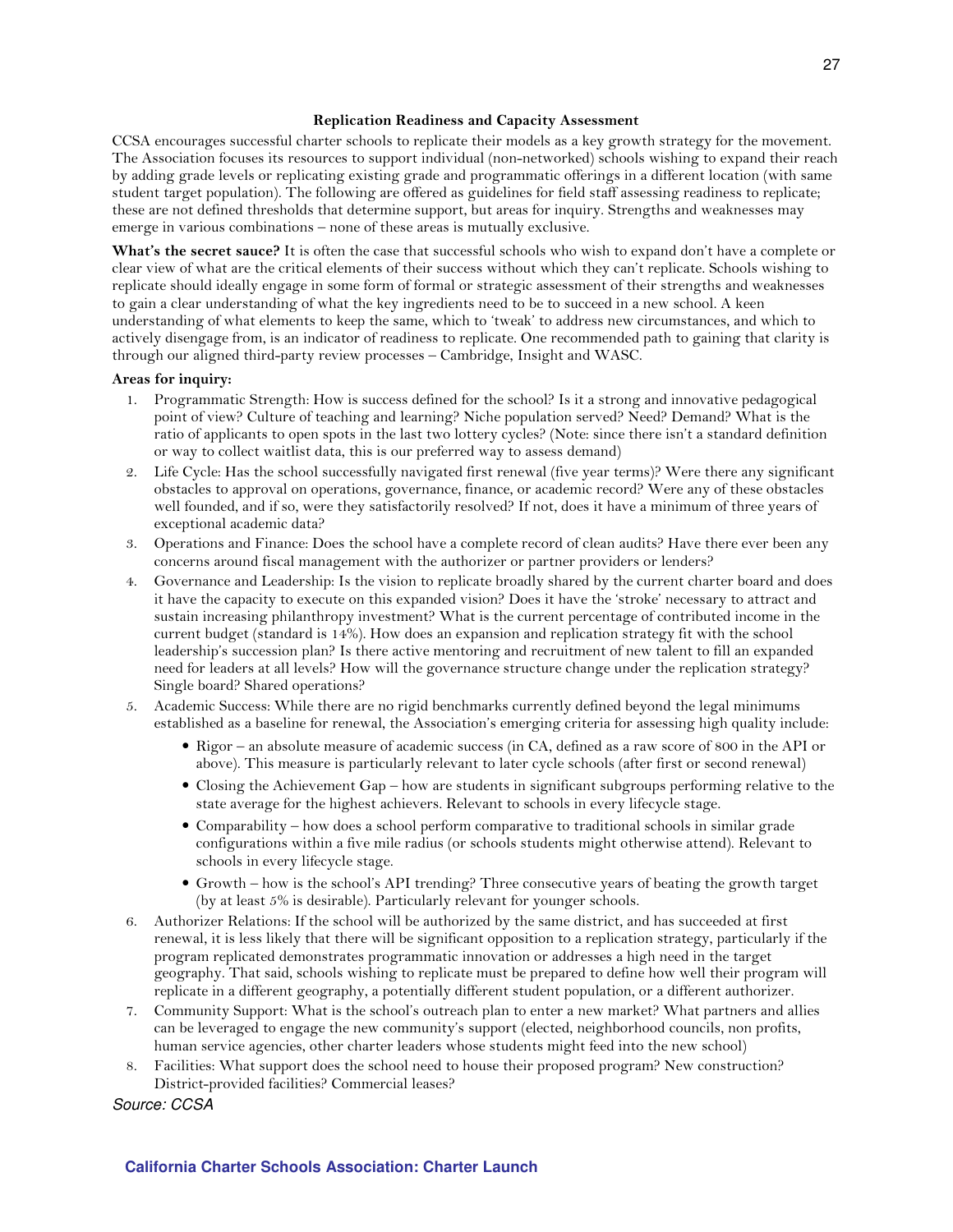# **APPENDIX: Charter Launch Job Descriptions**

# **POSITION: DIRECTOR, NEW CHARTER SCHOOL DEVELOPMENT**

#### **SUMMARY**

Responsible for:

 $\checkmark$  Directing the implementation of the Charter Launch program to support the development of new, high quality charter schools and the teams that lead them.

### **ESSENTIAL DUTIES**

Provides leadership and management of statewide, tiered school development support program, (Charter Launch), working with local teams and partner providers to achieve program implementation at a high quality level and cohesion, and cross-collaboration with other Association teams. Implements and administers the Charter Launch program; ensures services and programs are provided to members in all aspects of new school development under the Charter Launch umbrella, in accordance with program goals; works with general managers and other charter launch staff to resolve major recruitment and operational problems, business plans and practices, and to ensure school data are accurate and complete; collaborates with staff to ensure new charter school openings are provided the support they need.

- 1. Recruitment and Program Awareness Leadership**:** 
	- a. Creates and executes an annual strategies and guidelines to identify and outreach to potential community and industry partners;
	- b. Creates strong annual statewide program participant recruitment plans and strategies, supports staff to ensure local implementation; ensures active outreach for candidates in the startup and conversion modes;
	- c. Creates consistent program marketing materials (with Marketing Team), talking points, printed materials, web copy, and other media.
- 2. Program and Content Management:
	- d. Updates and manages program contracts and other legal agreements, manage participant payments agreements and communications with Billing Department;
	- e. Recruits and contracts regional experts, collaborate across Teams to develop relevant technical support and workshops, work with Assistant Director to evaluate, update and standardize program content and delivery;
	- f. Creates and sets program timelines and schedules.
- 3. Manages Program Implementation:
	- g. Monitors, improves, and implements program assessment systems (work with Data Team) to ensure both program and participant (development team) quality, satisfaction, benchmarks, goals, and outcomes;
	- h. Manages the process and relationships with external resources, including contracted content providers;
	- i. Manages program and developer data, including managing school progress tracking (new schools number crunch), ensuring iMIS accuracy and effectiveness (with GM and Membership Team), provide reports and data to other teams;
	- j. Refines and manage the petition review process and provide clear structure for local implementation (with GMs);
	- k. Refines the structure and manages Mentoring Program (Charter Launch Phase 2), cultivates a pool of experienced industry leaders to provide continued school support; works with Quality Team to ensure alignment;
	- l. Supports and oversees Assistant Director's management of cohort facilitation and progress.
- 4. Staff Leadership and Support: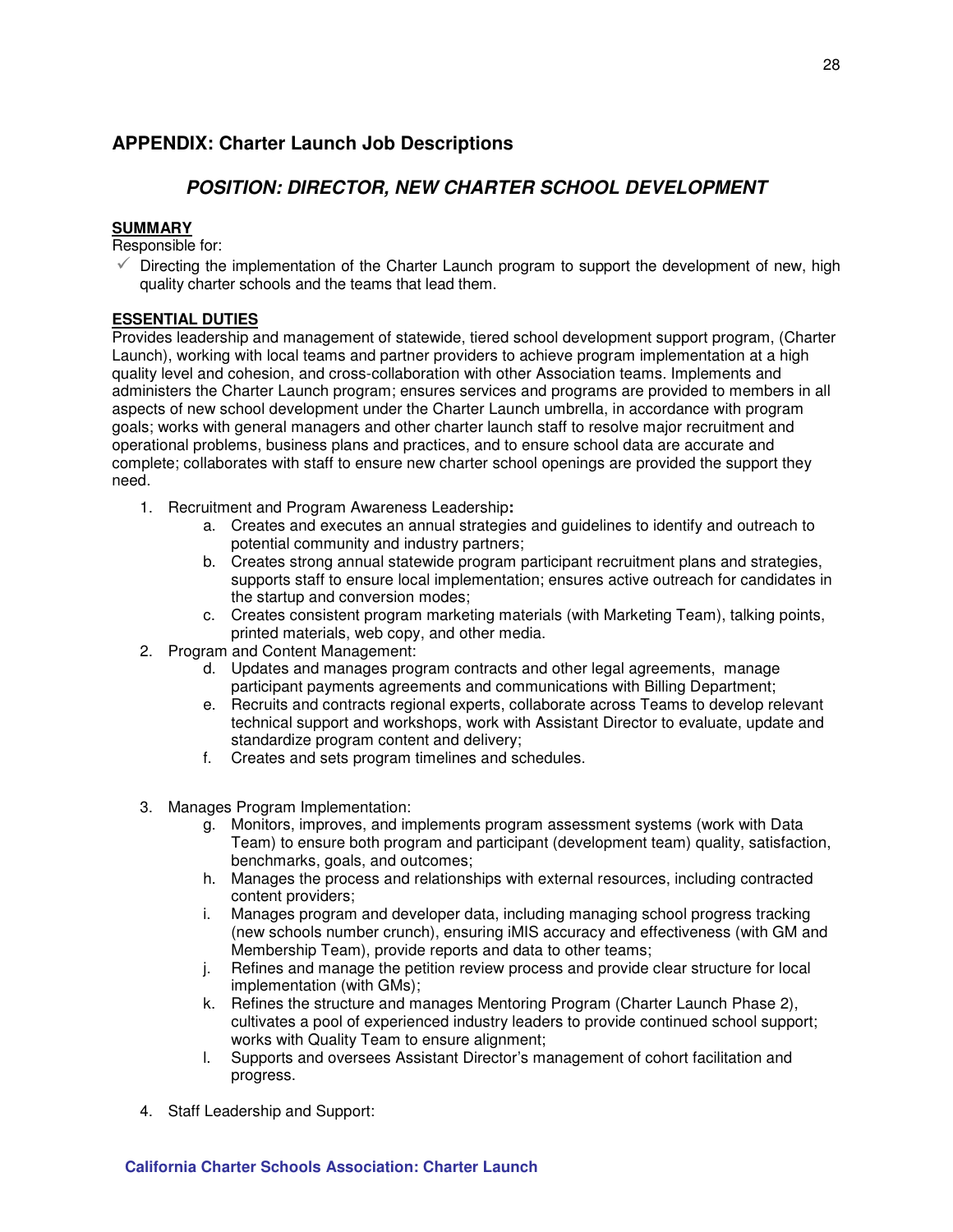- m. Maintain and model clear communication, collaboration, and articulation with other Teams, as appropriate;
- n. Provide ongoing support and local coverage, when needed;
- o. Provide and model clear channels for Team communication and feedback;
- p. Provide support to Assistant Director's work to improve and maintain training materials and sessions for Charter Launch Team.
- 5. Program Sustainability:
	- q. Align, maintain, and monitor program mission and goals, annual outcomes and Quarterly Objectives (including Team cross-articulation), Association mission and strategic plan, and other Association support programs;
	- r. Monitor staff "burn out" and provide "work smarter, not harder" guidance;
	- s. Monitor billing and payment collection;
	- t. Manage copyright process;
	- u. Create and maintain a sustainable fiscal model;
	- v. Research and improve/expand delivery models.
- 6. Participates in Association-wide committees and initiatives and assumes full or partial responsibility for projects designed to support the Association's mission.
- 7. Performs managerial duties; interviews applicants for employment; assigns and reviews progress of assignments; manages performance and recommends salary increases; and develops higher levels of expertise in staff members by encouraging further education, participation in seminars and providing learning opportunities within the department.
- 8. Maintains working knowledge of current school regulations, prospective legislation, local government or community activities that could impact on charter schools, and education research through reading, participation in seminars and other educational opportunities, and personal contacts in the field.

#### **SECONDARY DUTIES**

9. Performs related duties as required.

#### **ENVIRONMENT/PHYSICAL ACTIVITY**

The incumbent is in a non-confined office-type setting in which he or she is free to move about at will. The environment for this position is mostly clean and comfortable but may include some minor annoyances such as noise, odors, drafts, etc. In the course of performing this work, the incumbent:

- Will spend time sitting and utilizing the computer, standing/walking throughout the facilities.
- Must travel via personal vehicle or public transport to off-site meetings.
- May lift up to 15 lbs periodically.

#### **POSITION REQUIREMENTS**

These specifications are general guidelines based on the minimum experience normally considered essential to the satisfactory performance of this job. Individual abilities may result in some deviation from these guidelines. To perform effectively in this position, the incumbent must have:

- A working knowledge of charter school regulations and local policies on education.
- Knowledge of the education system and practices within the State. Teaching or school administrative experience would be useful.
- Experience in major project management from inception through delivery
- Supervisory skills to manage a small staff, and leadership skills sufficient to effect change.
- General computer skills in Microsoft Office programs.
- Strong evaluation of information and problem solving skills.

#### **California Charter Schools Association: Charter Launch**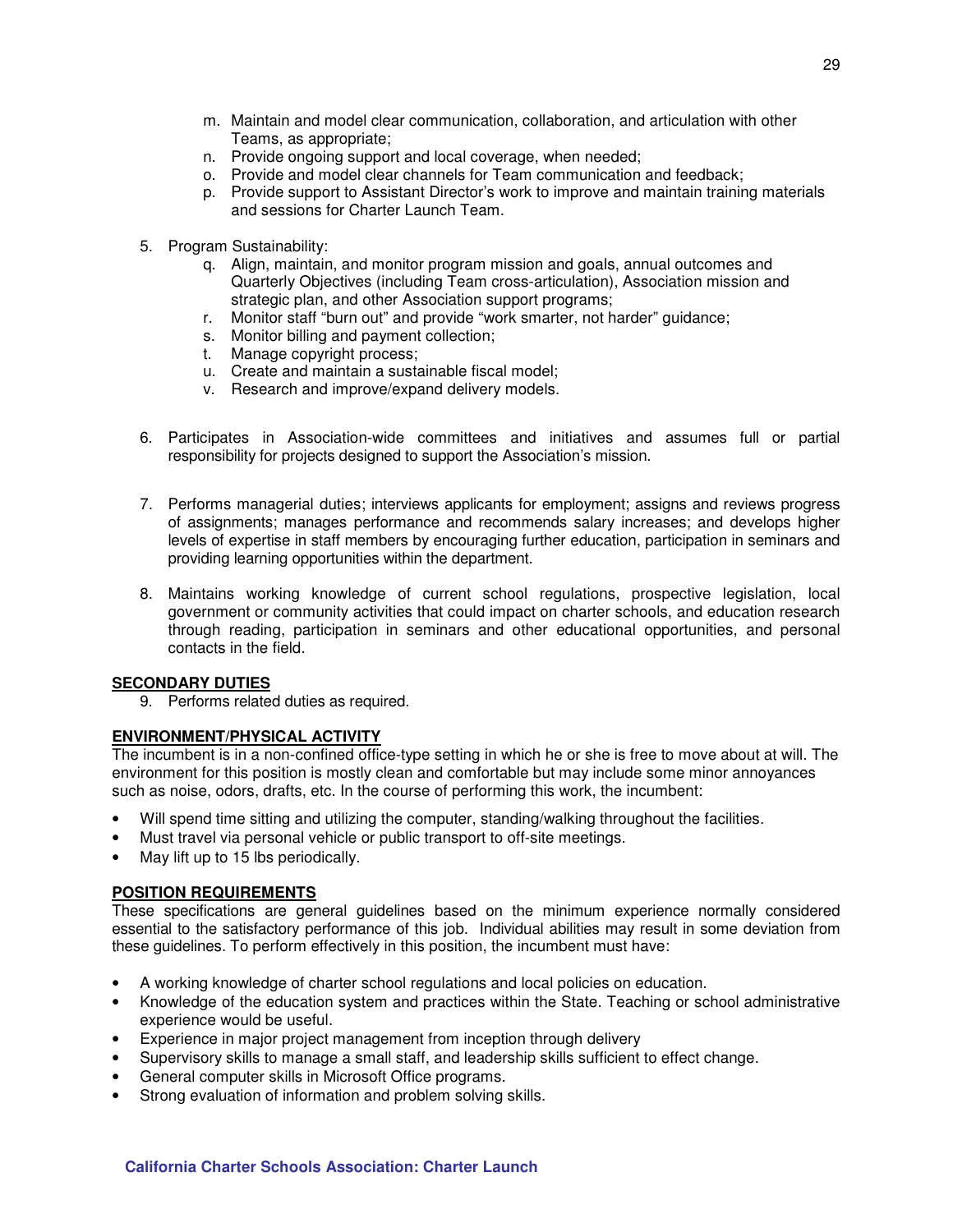- Strong organizational skills including ability to identify needs of membership and determine how to meet those needs.
- Ability to work effectively with people of diverse cultures, ages and backgrounds.
- Very effective oral and written communications skills sufficient to write reports, study and interpret complex data and documents, and develop/implement presentations for the public and others. A demonstrated facility for effective public speaking.
- Ability to work effectively both independently and as a team player
- Current California driver's license and State-required insurance when using personal vehicle on Association business
- A keen appreciation and understanding of the Association's mission and philosophy including dedication and commitment to:
	- $\checkmark$  Creating a professional environment that supports the mission, goals and values
	- $\checkmark$  The success of the organization through active participation and cooperation with team members
	- $\checkmark$  Improving public education
	- Continuous professional development

Typically, these skills and experience result from a combination of education and experience that includes a degree in education, marketing, business or public administration or related area, and experience in teaching and/or school administration and/or or similar work. The incumbent must be able to perform this job safely, with reasonable accommodation if necessary, without endangering the health or safety of him/herself or others.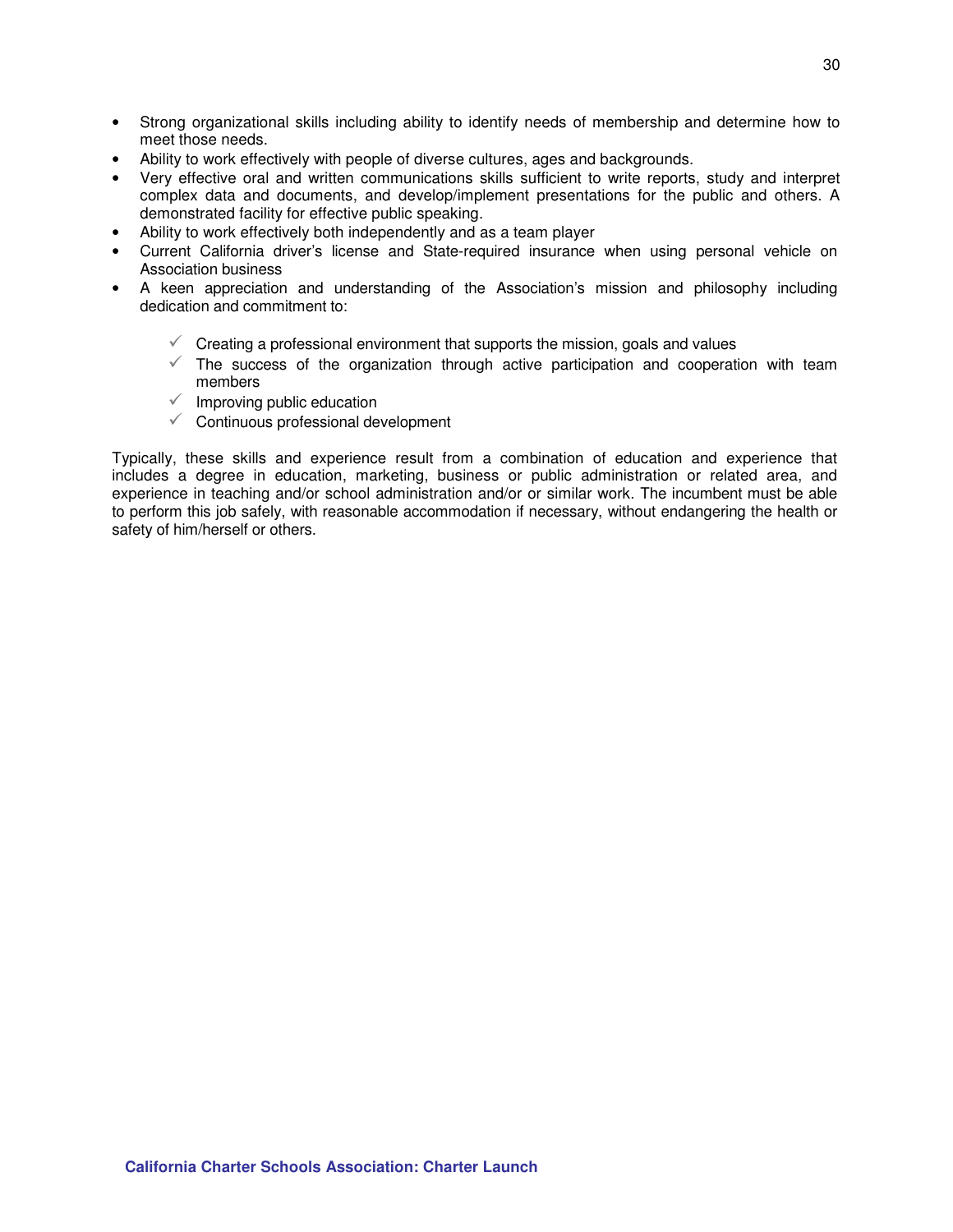# **POSITION: CHARTER LAUNCH FACILITATOR**

#### **SUMMARY**

The California Charter Schools Association seeks a highly organized Facilitator to implement the Association's premier school development membership support program, Charter Launch. The Charter Launch Facilitator will work with the Director of School Development and collaborate with the statewide Charter Launch team, Quality Team, and Knowledge Management Team to provide support and advocacy to participants seeking to develop high-quality charter schools. This position has the potential for rapid professional growth.

#### **REPRESENTATIVE DUTIES:**

The Charter Launch Facilitators primary responsibility will be to provide resources and support to developing schools through the Charter Launch program. This includes providing technical support and guidance to regional charter development teams, managing regional program implementation, and crosscollaboration with other Association teams and charter experts. Duties include:

#### **RECRUITMENT AND PROGRAM AWARENESS**

- o Support General Manager in recruiting prospective participants; and
- o Evaluate viable candidates and conduct the program enrollment process.

#### **PROGRAM AND CONTENT**

- o Support the Director in recruiting regional charter content experts;
- o Manage regional timelines and schedules;
- $\circ$  Work with Director to update program content, presentations, and activities;
- o Monitor and standardize content experts' presentations, and delivery; and
- o Manage, archive, and disseminate program materials.

#### **IMPLEMENTATION**

- $\circ$  Manage regional program cohorts, including, facilitating regional workshops, providing technical support, working with content experts, and maintaining effective, frequent communication with the statewide program team;
- $\circ$  Implement ongoing assessments of the program and participant progress to ensure quality, satisfaction, and successful completion of goals, benchmarks, and outcomes;
- $\circ$  Manage cohort data, including program tracking, and compiling regional reports;
- o Lead regional charter petition reviews; and
- $\circ$  Maintain clear communication and articulation to other Association teams, as appropriate.

#### **SUSTAINABILITY**

- o Work with statewide Charter Launch team to ensure program alignment with Association mission and strategic plan, and other Associations support programs; and
- $\circ$  Maintain a high-level of communication and collaboration with the statewide Charter Launch team.

#### **POSITION REQUIREMENTS**

These specifications are general guidelines based on the minimum experience normally considered essential to the satisfactory performance of this job. Individual abilities may result in some deviation from these quidelines.

To perform effectively in this position, the incumbent must have:

- Strong organization and management skills, with the ability to manage multiple projects, and meet fast-paced deadlines.
- The ability and motivation to quickly learn and implement program content.
- The ability to work well both independently and in teams, while maintaining effective communication.

31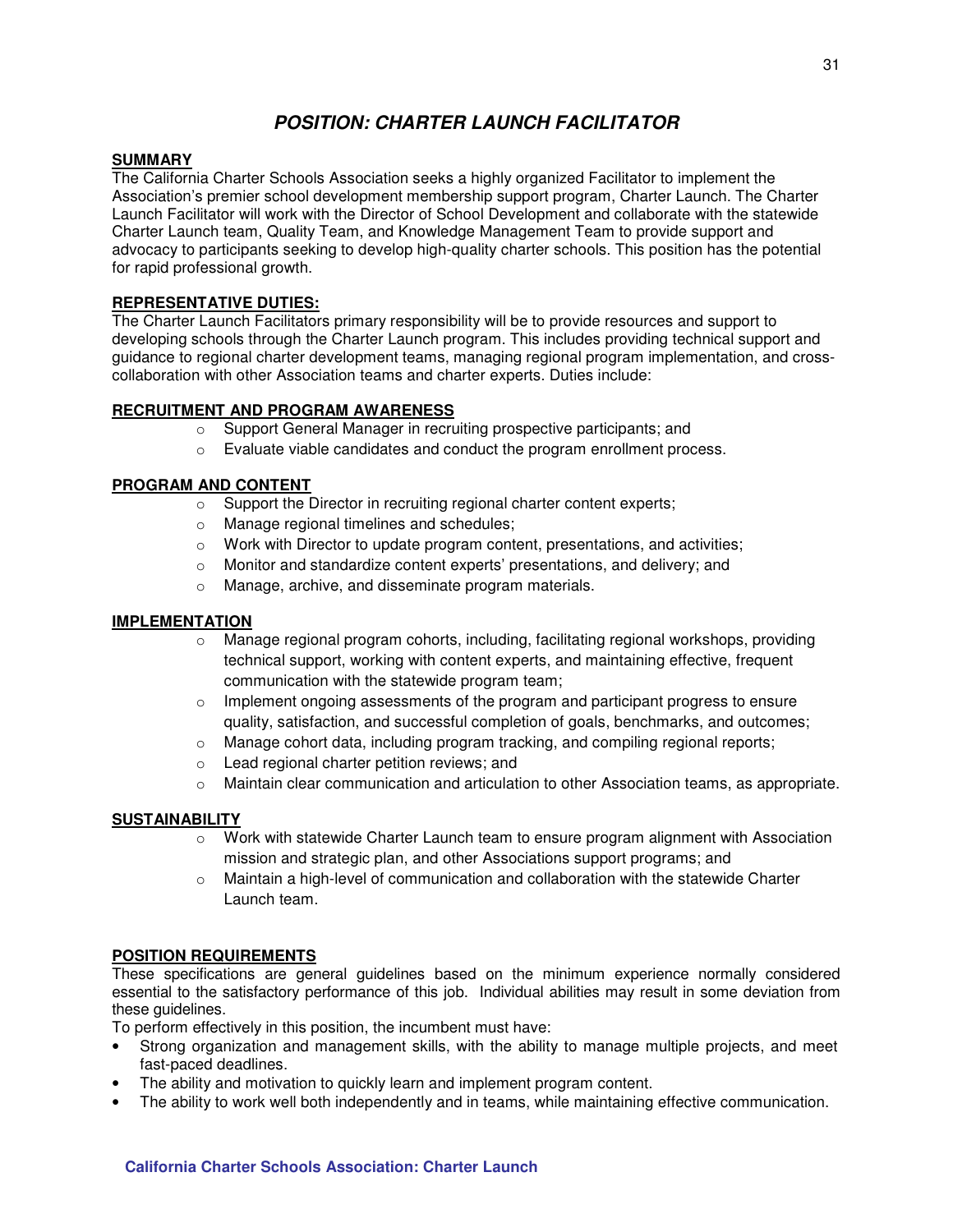- Strong evaluation and problem solving skills.
- Effective oral and written communication skills with the ability to write reports, study and interpret complex data and documents, and develop/implement presentations.
- A working knowledge of charter school regulations and the public education system. Experience with Los Angeles Unified School District is preferred.
- General computer skills in Microsoft Office programs.
- Ability to work effectively with people of diverse cultures, ages and backgrounds.
- Current California driver's license and State-required insurance when using personal vehicle on Association business.
- A keen appreciation and understanding of the Association's mission and philosophy including dedication and commitment to:
	- $\checkmark$  Creating a professional environment that supports the mission, goals and values
	- $\checkmark$  The success of the organization through active participation and cooperation with team members
	- $\checkmark$  Improving public education
	- Continuous professional development

Typically, these skills and experience result from a combination of education and experience that includes a degree in education, marketing, business or public administration or related area, and experience in teaching and/or school administration and/or or similar work.

The incumbent must be able to perform this job safely, with reasonable accommodation if necessary, without endangering the health or safety of him/herself or others.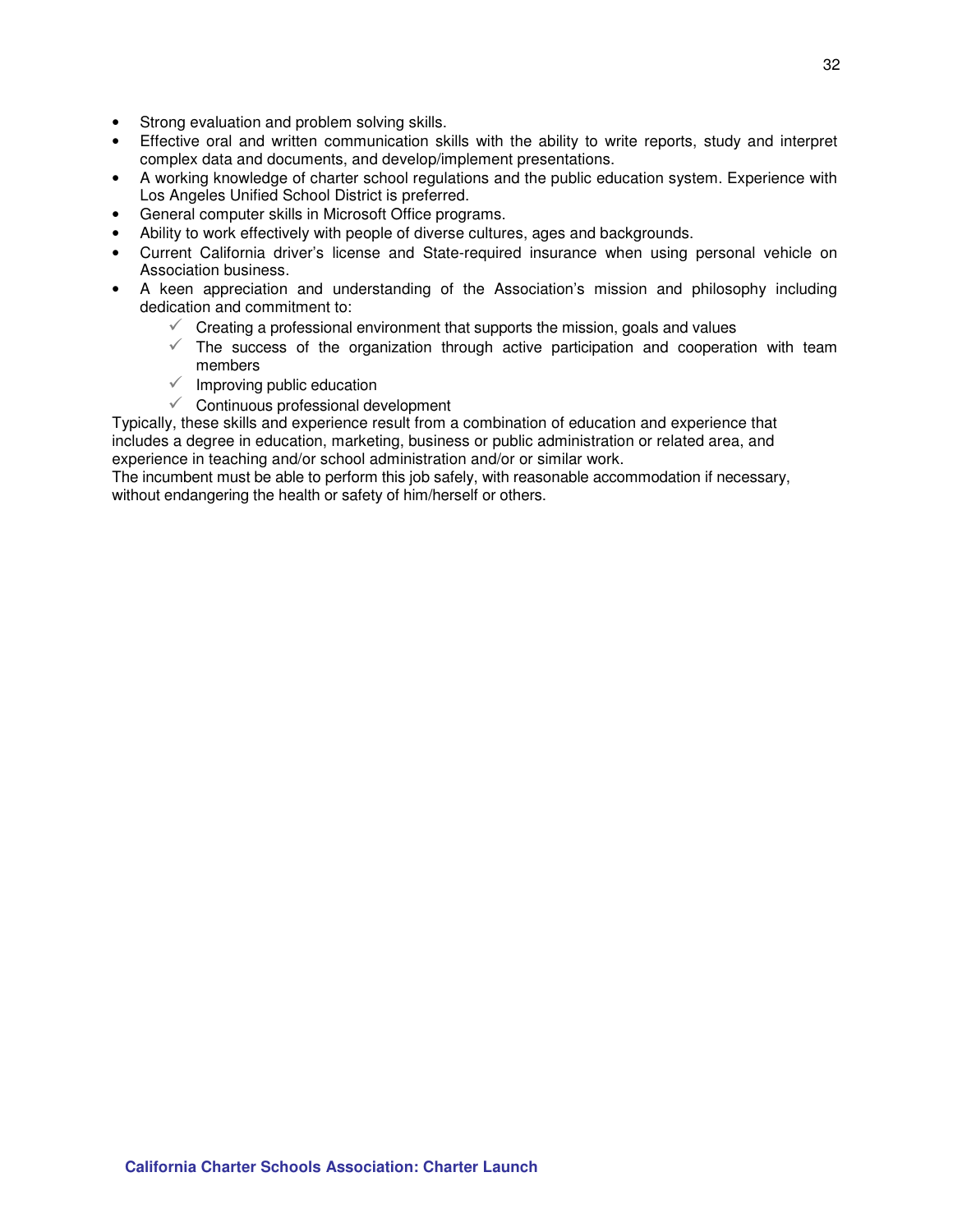### **APPENDIX: Charter Launch Financial Model**

| <b>Charter Launch Financial Model</b>          |    |             |    |             |    |             |    |             |
|------------------------------------------------|----|-------------|----|-------------|----|-------------|----|-------------|
| <b>Revenues</b>                                |    | 2006-07     |    | 2007-08     |    | 2008-09     |    | 3 yr Total  |
| U.S. DOE Grant                                 |    | 1,266,667   |    | 1,266,667   |    | 1,266,667   |    | 3,800,000   |
| CCSA General Operating Funds/Participant Fees* | \$ | 246,514     | \$ | 223,255     | \$ | 233,786     | \$ | 703,556     |
| <b>Total Revenues</b>                          |    | \$1,513,181 |    | \$1,489,922 |    | \$1,500,453 |    | \$4,503,556 |
|                                                |    |             |    |             |    |             |    |             |
| <b>Expenses</b>                                |    | 2006-07     |    | 2007-08     |    | 2008-09     |    | 3 yr Total  |
| <b>Staff Salaries &amp; Benefits</b>           | \$ | 864,000     | \$ | 898,560     | \$ | 934,502     |    | \$2,697,062 |
| Travel                                         | \$ | 21,000      | \$ | 21,000      | \$ | 21,000      | S  | 63,000      |
| Equipment & Supplies                           | \$ | 28,215      | \$ | 5,715       | \$ | 5,715       | \$ | 39,645      |
| Contractual Expenses <sup>†</sup>              | \$ | 323,359     | \$ | 141,500     | \$ | 141,500     | \$ | 606,359     |
| <b>Indirect Costs</b>                          | \$ | 250,947     | \$ | 246,237     | \$ | 248,825     | S  | 746,009     |
| Other <sup>^</sup>                             | \$ | 25,660      | \$ | 176,910     | \$ | 148,910     | \$ | 351,480     |
| <b>Total Expenses</b>                          |    | \$1,513,181 |    | \$1,489,922 |    | \$1,500,453 |    | \$4,503,556 |

\* Includes philanthropic funding from CCSA's general operating funds

 $^\dagger$  Includes publishing, consulting, evaluation, website, database management

^ Includes training stipends, knowledge dissemination, training, software, etc.



Source: CCSA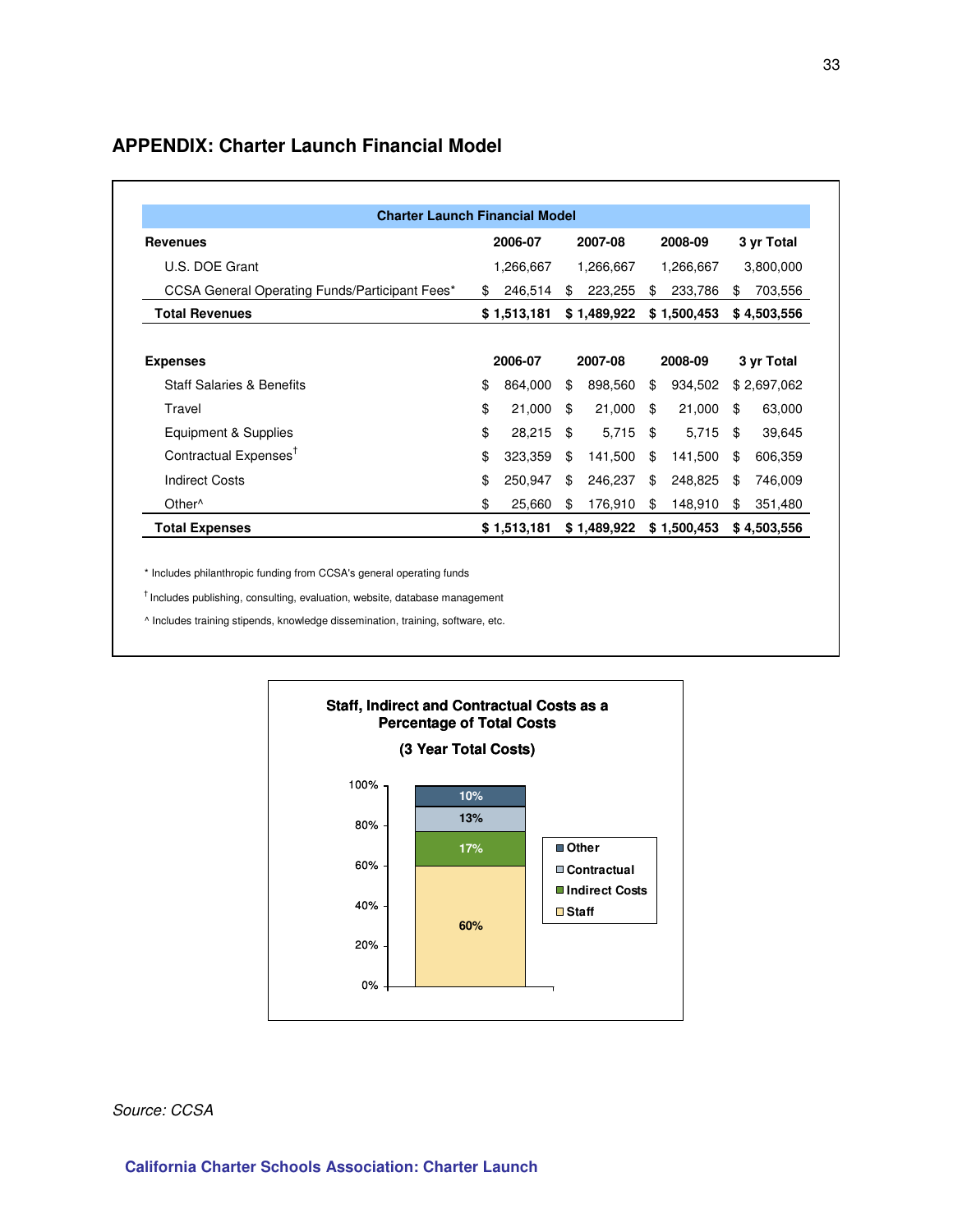# **APPENDIX: Evaluation Matrix**

# **Evaluation Matrix: Outcome Measures, Benchmarks, Data and Reporting**

| <b>Outcome Measure</b>                                                                                                                                                                 | <b>Bench-mark</b>                                                                                 | <b>Types of Data</b>                                                                                     | <b>Collection</b><br><b>Timeframe</b>                                                                | <b>Methods</b>                                                                                                                                                    |  |  |  |  |
|----------------------------------------------------------------------------------------------------------------------------------------------------------------------------------------|---------------------------------------------------------------------------------------------------|----------------------------------------------------------------------------------------------------------|------------------------------------------------------------------------------------------------------|-------------------------------------------------------------------------------------------------------------------------------------------------------------------|--|--|--|--|
| <b>1. SAN DIEGO MODEL</b>                                                                                                                                                              |                                                                                                   |                                                                                                          |                                                                                                      |                                                                                                                                                                   |  |  |  |  |
| To convene stakeholders in restructured<br>schools to outline process                                                                                                                  | Produce written<br>model for<br>restructuring                                                     | Qualitative,<br>process                                                                                  | Fall 06                                                                                              | Sign-in sheets,<br>focus groups,<br>interviews                                                                                                                    |  |  |  |  |
| To publish a case study detailing a workable,<br>replicable model for restructuring and to<br>disseminate it                                                                           | Dissemination of<br>model on schedule                                                             | Timing of<br>dissemination.<br>channels, and<br>recipients                                               | Spring 07,<br>ongoing                                                                                | Internal records<br>of model<br>dissemination                                                                                                                     |  |  |  |  |
| To host well-attended regional summits in<br>five targeted districts to present the model                                                                                              | Attendees linked to PI<br>schools, districts                                                      | Attendance, job<br>titles and<br>employers of<br>attendees                                               | Fall 07                                                                                              | Sign-in sheets,<br>registration<br>records                                                                                                                        |  |  |  |  |
| To host five successful visits from SEAs,<br>school districts and schools to learn about<br>the restructuring model                                                                    | Attendees rate model<br>at least 4 on 1-5 scale                                                   | Attendance and<br>rating of model<br>quality                                                             | At each visit:<br>yrs 2 and 3                                                                        | Feedback form                                                                                                                                                     |  |  |  |  |
|                                                                                                                                                                                        | <b>2. CREATE SCHOOLS</b>                                                                          |                                                                                                          |                                                                                                      |                                                                                                                                                                   |  |  |  |  |
| Enroll 65 developer groups in LA, SD,<br>Oakland, San Bernardino, Fresno in Charter<br>Launch                                                                                          | Yr 1: 15<br>Yr 2:25<br>Yr 3:25                                                                    | Enrollment, type of<br>developer, location                                                               | Fall each yr                                                                                         | iMIS internal data<br>tracking                                                                                                                                    |  |  |  |  |
| 10 of 65 enrolled will be restructurings of<br>existing failing schools                                                                                                                | Yr2:5<br>Yr 3:5                                                                                   | Enrollment, type of<br>developer, location                                                               | Fall each yr                                                                                         | iMIS internal data<br>tracking                                                                                                                                    |  |  |  |  |
| 52 of 65 will receive petition, open school<br>and enroll in CCQI, including 10 restructuring<br>schools                                                                               | Yr 1: 12<br>Yr 2: 20 (5 restr)<br>Yr 3: 20 (5 restr)                                              | # approved<br>petitions, # schools<br>open, # enroll in<br>CCQI                                          | June each yr                                                                                         | iMIS internal data<br>tracking                                                                                                                                    |  |  |  |  |
| 30,500 new charter school students in three<br>years in targeted districts                                                                                                             | Yr 2: 3,000<br>Yr 3: 13,750<br>09-10: 13,750                                                      | # students enrolled                                                                                      | Annual when<br>CBEDS data<br>is available                                                            | State data from<br>CBEDS, IMIS<br>internal data<br>tracking                                                                                                       |  |  |  |  |
| In their first three years of operation, 100% of<br>schools will be involved in or complete a 3rd-<br>party quality review                                                             | Yr 3: 12<br>09-10:20<br>$10-11:20$                                                                | Internal records of<br>quality review                                                                    | As scheduled                                                                                         | iMIS internal data<br>tracking                                                                                                                                    |  |  |  |  |
| Charter schools created through this grant<br>will be higher performing, as measured by<br>state assessments, than the 3 closest<br>neighboring schools serving similar<br>populations | # charters that are<br>higher performing:<br>Yr3:12<br>09-10:32<br>$10-11:52$                     | API score, exit<br>exam pass, CSTs,<br>API growth, AYP<br>(disaggregated by<br>subgroup)                 | <b>ID</b> similar<br>schools: Sept<br>07, 08, 09<br>Achievement<br>data available:<br>Aug 08, 09, 10 | Similar schools'<br>demographics via<br>GIS system using<br>state CBEDS;<br>Achievement<br>data via state<br>STAR system;<br>analyze via<br><b>STATA</b> software |  |  |  |  |
| Participating charter leaders will actively<br>apply the tools and information received from<br>the Association                                                                        | Each yr, leaders<br>indicate high<br>relevance and high<br>match with needs                       | Answers to open-<br>ended and closed-<br>ended questions on<br>relevance and<br>match w/highest<br>needs | Annual in<br>June                                                                                    | Annual survey<br>with comparison<br>to teacher survey<br>results, TA<br>requests                                                                                  |  |  |  |  |
| <b>3. FACILITIES</b>                                                                                                                                                                   |                                                                                                   |                                                                                                          |                                                                                                      |                                                                                                                                                                   |  |  |  |  |
| 100% of start-up charters in target districts<br>(supported by Association) receive certificate<br>of occupancy (C of O) and open on schedule<br>in adequate facilities                | # of Schools with<br>certificate of<br>occupancy and<br>opened:<br>Yr 2:12<br>Yr 3:15<br>09-10:15 | Proof certificate of<br>occupancy, schools<br>open                                                       | Annual, June<br>$-$ Sept                                                                             | iMIS internal data<br>tracking                                                                                                                                    |  |  |  |  |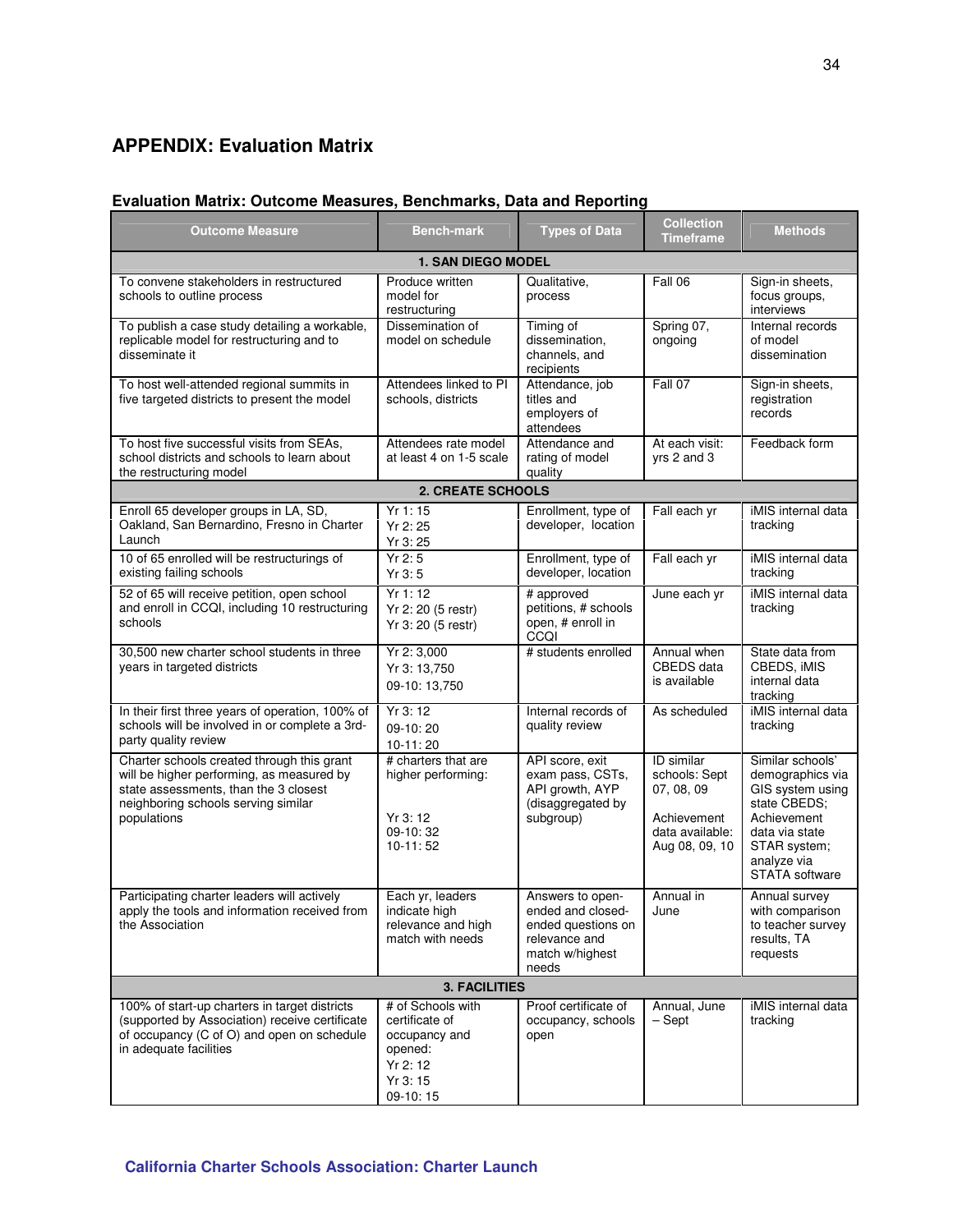| <b>Outcome Measure</b>                                                                                                                                                                                                                                      | <b>Bench-mark</b>                                                                                                                                                               | <b>Types of Data</b>                                                                           | <b>Collection</b><br><b>Timeframe</b>  | <b>Methods</b>                                                                                                                      |  |
|-------------------------------------------------------------------------------------------------------------------------------------------------------------------------------------------------------------------------------------------------------------|---------------------------------------------------------------------------------------------------------------------------------------------------------------------------------|------------------------------------------------------------------------------------------------|----------------------------------------|-------------------------------------------------------------------------------------------------------------------------------------|--|
| Attract \$100 million in private capital for<br>charter school facilities in five target districts<br>(to benefit schools created by grant after<br>grant period)                                                                                           | Fund fully funded by<br>end of Year 1                                                                                                                                           | # and names of<br>lenders, amount<br>committed                                                 | End of Yr 1                            | Internal<br>documents,<br>agreements w/<br>lenders                                                                                  |  |
|                                                                                                                                                                                                                                                             | <b>4. DISSEMINATION &amp; EVALUATION</b>                                                                                                                                        |                                                                                                |                                        |                                                                                                                                     |  |
| Best practices on all aspects of operating<br>successful charter schools will be available<br>on Web site                                                                                                                                                   | By FY 07, Web info<br>on governance,<br>teaching/ learning,<br>business/financial.<br>facilities, data<br>management, parent/<br>community<br>involvement, special<br>education | Presence on Web<br>of best practices in<br>all areas                                           | Fall 07                                | Evidence Web<br>site has<br>information                                                                                             |  |
| San Diego model will be available on Web<br>site and in a booklet                                                                                                                                                                                           | Booklet in print and<br>on Web on time                                                                                                                                          | # booklets printed,<br>date avail, date on<br>Web                                              | Summer 07                              | Evidence Web<br>site has info and<br>booklet available                                                                              |  |
| Charter Trends will be published annually in<br>print and on the Web                                                                                                                                                                                        | Report printed and on<br>Web on time                                                                                                                                            | # reports printed,<br>date available, date<br>on Web                                           | Annual, Dec                            | Evidence Web<br>site has info and<br>report available                                                                               |  |
| Disseminate Charter Trends and San Diego<br>model nationally through at least 2/yr<br>presentations at conferences or meetings                                                                                                                              | 2 presentations/yr                                                                                                                                                              | # presentations,<br>type of audience, #<br>attending                                           | Annual, end of<br>yr                   | Conference or<br>meeting agendas                                                                                                    |  |
| Press releases about Charter Trends and<br>San Diego model will receive positive<br>coverage in at least one major newspaper                                                                                                                                | Coverage at least<br>1x/yr in major<br>newspaper                                                                                                                                | # of charter stories<br>on Association's<br>press releases                                     | Monthly<br>summary                     | Track major CA<br>newspapers,<br>national<br>newspapers,<br>education<br>publications, web<br>news and<br>education news<br>outlets |  |
| Weekly Charter Journal Online listserv<br>membership will grow from 3,550 to 5,000 by<br>end of grant                                                                                                                                                       | End Yr 1: 4,035<br>End Yr 2: 4520<br>End Yr 3: 5,000                                                                                                                            | # listserv<br>subscribers                                                                      | Monthly                                | iMIS internal data                                                                                                                  |  |
| Charter Journal Magazine, which<br>disseminates best practices in every issue,<br>will increase subscribers from 9,700 to<br>15,000 by end of grant.                                                                                                        | End Yr 1: 11,465<br>End Yr 2: 13230<br>End Yr 3: 15,000                                                                                                                         | # magazine<br>subscribers                                                                      | Quarterly                              | iMIS internal data                                                                                                                  |  |
| Disseminate biannual Knowledge Briefs on<br>federal formula grants and programs via<br>email to all California charter schools                                                                                                                              | Twice yearly<br>Knowledge Briefs                                                                                                                                                | Copies of<br>Knowledge Briefs,<br>dates of<br>Knowledge Briefs,<br>copy of email to<br>schools | Annual fall<br>and spring              | Copies of<br>Knowledge<br>Briefs, list of<br>recipients of<br>emails                                                                |  |
| Annual conference featuring best practices<br>workshops will attract more than 2,000<br>participants and will include a special strand<br>of workshops on federal funds and programs                                                                        | Annual conference<br>attracts 2,000, federal<br>funds workshops<br>given at all                                                                                                 | # attending,<br>regions from, job<br>titles, districts,<br>workshops<br>available              | Annual, spring                         | Conference<br>agenda,<br>database of<br>attendees                                                                                   |  |
| Conduct at least 70 online or in-person<br>workshops and events/yr on best practices,<br>including 4 in-person workshops on federal<br>grants and programs, each in a different<br>region of the state, plus 1 online federal-<br>funding workshop annually | Annual: 70+ events, 5<br>on federal funds                                                                                                                                       | # workshops or<br>events, location,<br>types, # attending,<br>region, job title,<br>district   | Annual, winter<br>for federal<br>funds | Annual calendar<br>of workshops and<br>events, sign-in<br>sheets or<br>registration<br>records in iMIS                              |  |
| Produce a booklet about federal funds and<br>programs that contains the info and tech<br>assistance provided by Association to charter<br>schools for distribution to all California<br>charter schools - add same information to<br>Web site               | Annual booklet or<br>updated booklet<br>published sent to all<br>charter schools                                                                                                | # booklets printed,<br>recipient list                                                          | Annual, in fall                        | Mailing list                                                                                                                        |  |

Source: CCSA